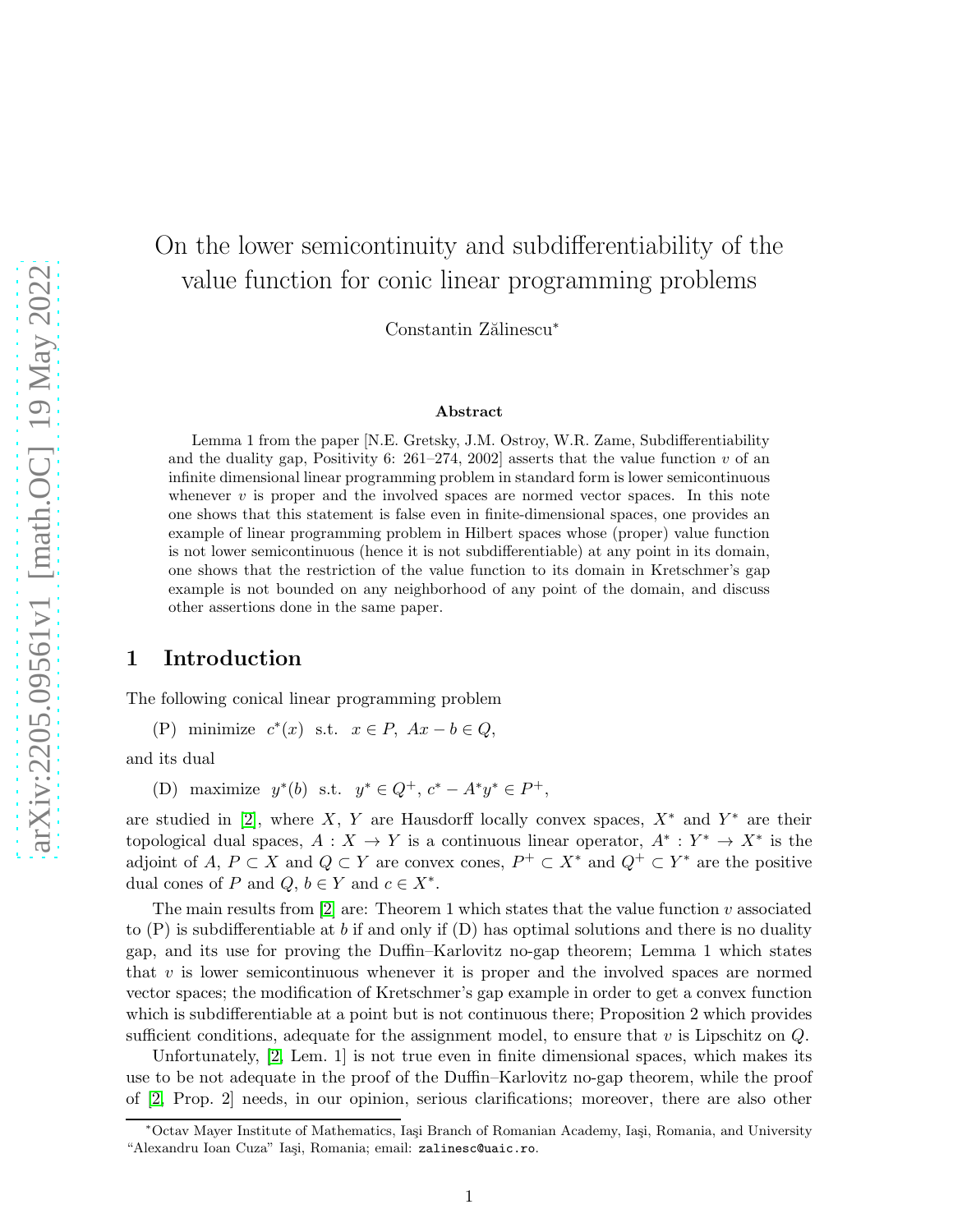inaccuracies in the paper. Having in view the remark that "This paper should be on the reading list of any advanced mathematical economics course which has a focus on extremal methods in infinite-dimensional spaces" from the review MR1932651 (2003i:90111) of [\[2\]](#page-15-0) in Mathematical Reviews, we consider that there is a strong motivation for an attentive reading of this paper.

The paper is organized as follows. Having in view that the value function associated to problem (P) is positively homogeneous and subadditive, in Section 2 we underline some specific properties of such functions, pointing out the differences between the (lower-, upper-, local Lipschitz) continuity of such functions and their restrictions to the domain. In Section 3 we essentially discuss the proof of the Duffin–Karlovitz no-gap theorem, while in Section 4 we provide two counter-examples to [\[2,](#page-15-0) Lem. 1], the first in finite-dimensional spaces and the second in Hilbert spaces. Section 5 is dedicated to Kretschmer's gap example, while in Section 6 we comment the proof of [\[2,](#page-15-0) Prop. 2].

Below, we introduce the basic notations and some preliminary results used in the paper.

Throughout this note, the considered spaces are real Hausdorff locally convex spaces (H.l.c.s. for short) if not mentioned explicitly otherwise. Having  $X$  an H.l.c.s.,  $X^*$  is its topological dual endowed with its weakly-star topology  $w^* := \sigma(X^*, X)$ . The value  $x^*(x)$  of  $x^* \in X^*$  at  $x \in X$  is denoted by  $\langle x, x^* \rangle$ . It is well known that  $(X^*, w^*)^*$  can be identified with X, what we do in the sequel. Having  $(\emptyset \neq)$  K ⊂ X a convex cone (that is,  $x + x' \in K$ ) and  $tx \in K$  for all  $x, x' \in K$  and  $t \in \mathbb{R}_+ := [0, \infty])$ , we set  $x \leq_K x'$  (equivalently  $x' \geq_K x$ ) for  $x, x' \in X$  with  $x' - x \in K$ ; clearly  $\leq_K$  is a preorder on X, that is,  $\leq_K$  is reflexive and transitive. For  $E \subset X$ , one denotes by span E, aff E, icr E, cor E, int E and cl E the linear hull, the affine hull, the intrinsic core, the core, the interior and the closure of  $E$ , respectively. For  $\emptyset \neq A \subset X$  (and similarly for  $\emptyset \neq B \subset X^*$ ) we set  $A^+ := \{x^* \in X^* \mid \forall x \in A : \langle x, x^* \rangle \geq 0\}$ for the *positive dual cone* of A; it is well known that  $A^+$  ( $\subset X^*$ ) is a w<sup>\*</sup>-closed convex cone and  $(K^+)^+ = \text{cl } K$  whenever K is a convex cone.

Having a function  $f: X \to \overline{\mathbb{R}} := \mathbb{R} \cup \{-\infty, \infty\}$ , its *domain* is the set dom  $f := \{x \in \mathbb{R} \mid x \in \mathbb{R}\}$  $X | f(x) < \infty$ ; f is proper if dom  $f \neq \emptyset$  and  $f(x) \neq -\infty$  for all  $x \in X$ ; f is convex if its epigraph epi  $f := \{(x, t) \in X \times \mathbb{R} \mid f(x) \leq t\}$  is convex; f is positively homogeneous if  $f(tx) = tf(x)$  for all  $t \in \mathbb{P} := \mathbb{R}_+ \setminus \{0\}$  and  $x \in X$ ; f is subadditive if  $f(x + x') \le f(x) + f(x')$ for all  $x, x' \in \text{dom } f$ ; f is sublinear if f is positively homogeneous, subadditive and  $f(0) = 0$ ; f is lower semicontinuous (l.s.c. for short) at  $x \in X$  if  $\liminf_{x' \to x} f(x') \ge f(x)$ , where  $\overline{\mathbb{R}}$  is endowed with its usual topology (for example, the topology induced by the metric d defined by  $d(t, t') := |\arctan t - \arctan t'|$  with  $\arctan(\pm \infty) := \pm \pi/2$ ; f is l.s.c. if f is l.s.c. at any  $x \in X$ ; the l.s.c. envelope of f is the function  $\overline{f}: X \to \overline{\mathbb{R}}$  such that epi $\overline{f} = \text{cl}(\text{epi } f)$ , and so  $\overline{f}$ is convex if f is so; f is upper semicontinuous (u.s.c. for short) at  $x \in X$  (resp. on X) if  $-f$ is l.s.c. at  $x \in X$  (resp. on X); the *subdifferential* of f at  $x \in X$  with  $f(x) \in \mathbb{R}$  is the set

$$
\partial f(x):=\{x^*\in X^*\mid \forall x'\in X: \left\langle x'-x,x^*\right\rangle\leq f(x')-f(x)\}
$$

and  $\partial f(x) := \emptyset$  if  $f(x) \notin \mathbb{R}$ ; f is subdifferentiable at  $x \in X$  if  $\partial f(x) \neq \emptyset$ . The conjugate of f is the function  $f^* : X^* \to \overline{\mathbb{R}}$  defined by

$$
f^*(x^*) := \sup\{\langle x, x^*\rangle - f(x) \mid x \in X\} = \sup\{\langle x, x^*\rangle - f(x) \mid x \in \text{dom } f\} \quad (x^* \in X^*),
$$

where  $\sup \emptyset := -\infty$ ; clearly,  $f^*$  is a  $w^*$ -l.s.c. convex function. Having  $g: X^* \to \overline{\mathbb{R}}$ , its conjugate  $g^*: X \to \overline{\mathbb{R}}$  of is defined similarly. Notice that  $f^* = (\overline{f})^*$ ; moreover, for  $x \in X$  and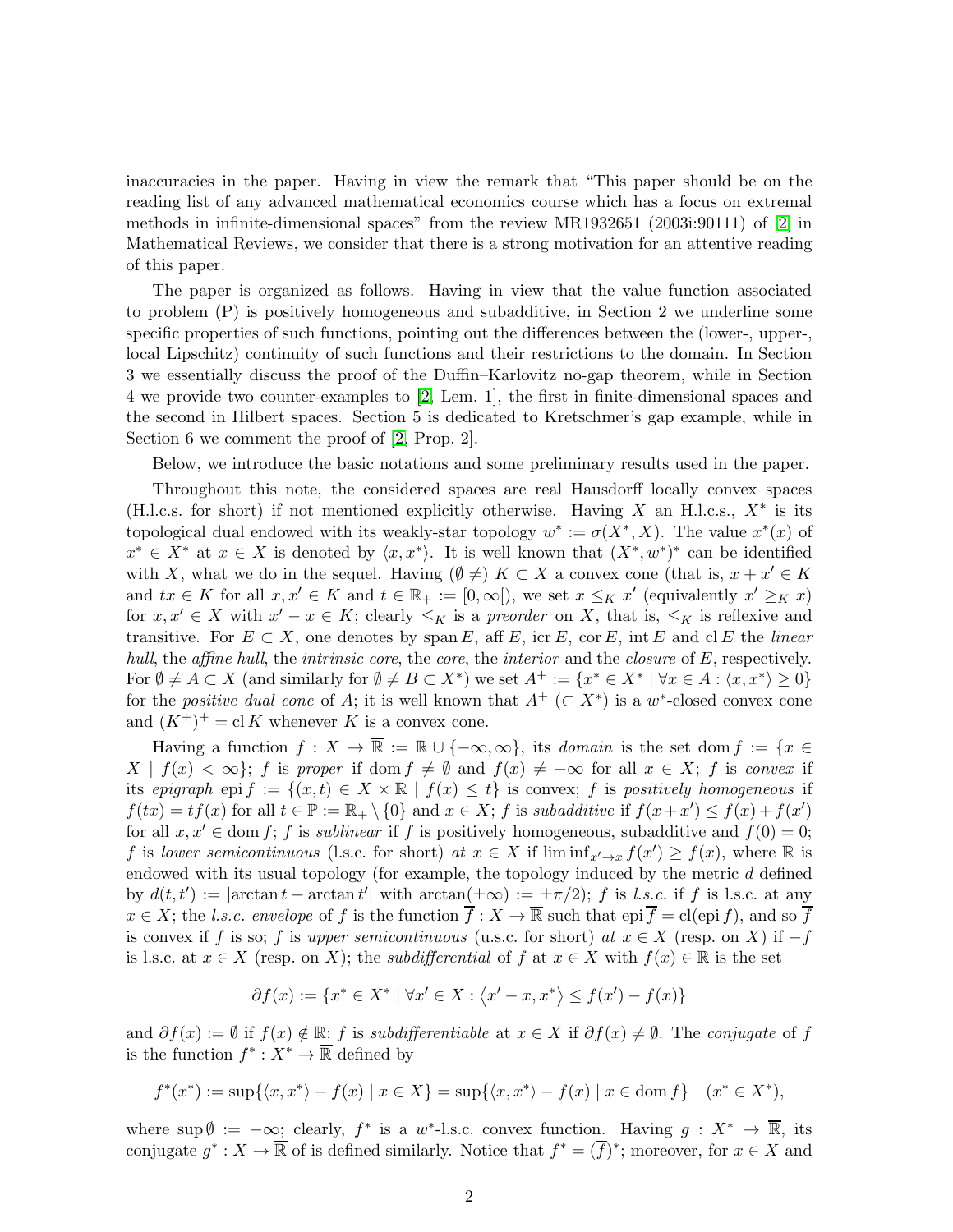$x^* \in X^*$  one has

<span id="page-2-6"></span>
$$
x^* \in \partial f(x) \Leftrightarrow [f(x) \in \mathbb{R} \ \land \ f(x) + f^*(x^*) = \langle x, x^* \rangle] \Rightarrow \overline{f}(x) = f(x) \in \mathbb{R} \Rightarrow \partial \overline{f}(x) = \partial f(x). \tag{1}
$$

The *indicator function* of  $E \subset X$  is  $\iota_E : X \to \overline{\mathbb{R}}$  defined by  $\iota_E(x) := 0$  for  $x \in E$  and  $\iota_E(x) := \infty$  for  $x \in X \setminus E$ ; notice that  $\iota_E$  is l.s.c. iff E is closed, and  $\iota_E$  is convex iff E is convex.

# <span id="page-2-7"></span>2 Some properties of sublinear functions

Because the value function of a linear programming problem is positively homogeneous and subadditive (hence sublinear when it vanishes at 0), it is useful to point out some specific properties of such functions.

Let  $g: X \to \overline{\mathbb{R}}$  be positively homogeneous and subadditive. First observe that

$$
\forall x,x' \in \mathrm{dom}\, g, \ \forall \lambda \in \mathbb{P} \ : \ x+x' \in \mathrm{dom}\, g \ \ \mathrm{and} \ \ \lambda x \in \mathrm{dom}\, g;
$$

consequently, for  $x, x' \in \text{dom } g$  and  $\lambda \in [0, 1]$  one gets

$$
g(\lambda x + (1 - \lambda)x') \le g(\lambda x) + g((1 - \lambda)x') = \lambda g(x) + (1 - \lambda)g(x'),
$$

and so  $q$  is convex.

Because g is positively homogeneous, one has  $g(0) = g(\lambda 0) = \lambda g(0)$  for  $\lambda \in \mathbb{P}$ , and so  $g(0) \in \{-\infty, 0, \infty\}$ . Moreover, if  $g(x_0) = -\infty$  for some  $x_0 \in X$ , then  $g(x + \lambda x_0) \leq$  $g(x) + \lambda g(x_0) = -\infty$ , whence  $g(x + \lambda x_0) = -\infty$ , for all  $\lambda \in \mathbb{P}$  and  $x \in \text{dom } g$ ; consequently,  $g(x) = -\infty$  for all  $x \in \text{dom } g$  if  $g(0) = -\infty$ .

Assume that  $g(0) = \infty$ ; then  $\widetilde{g}: X \to \overline{\mathbb{R}}$  defined by  $\widetilde{g}(x) := g(x)$  for  $x \neq 0$  and  $\widetilde{g}(0) := 0$  is sublinear. Indeed, take  $x', x'' \in \text{dom} \,\widetilde{g} = \{0\} \cup \text{dom} \, g$ . If  $x', x'' \in \text{dom} \, g$ , then  $x' + x'' \in \text{dom} \, g$ (hence  $x' + x'' \neq 0$ ), and so  $\tilde{g}(x' + x'') = g(x' + x'') \leq g(x') + g(x'') = \tilde{g}(x') + \tilde{g}(x'')$ ; if  $x' = 0$ (and similarly for  $x'' = 0$ ), then  $\tilde{g}(x' + x'') = \tilde{g}(x'') = \tilde{g}(x') + \tilde{g}(x'')$ . Because  $\tilde{g}$  is clearly positively homogeneous,  $\tilde{g}$  is sublinear.

In the rest of this section,  $g: X \to \overline{\mathbb{R}}$  is a sublinear function; hence  $g(0) = 0$ . Using [\[7,](#page-15-1) Th. 2.4.14] one obtains that

$$
[\partial g(0) \neq \emptyset \Leftrightarrow g \text{ is l.s.c. at 0}], \quad g^* = \iota_{\partial g(0)}, \quad \text{dom } g^* = \partial g(0), \tag{2}
$$

$$
\partial g(0) \neq \emptyset \Rightarrow [\forall x \in X : \overline{g}(x) = \sup\{\langle x, x^* \rangle \mid x^* \in \partial g(0)\} = g^{**}(x)],\tag{3}
$$

$$
\forall x \in X : \partial g(x) = \{x^* \in \partial g(0) \mid \langle x, x^* \rangle = g(x)\}.
$$
\n(4)

Also note that [g is u.s.c. at  $0 \Leftrightarrow$  [dom  $g = X$  and g is continuous on X]; moreover, [g is l.s.c. at  $[0] \Leftrightarrow [g]_{\text{dom } q}$  is l.s.c. at  $[0]$ , where dom g is endowed with its trace (induced) topology.

Assume now that  $X$  is a normed vector space; then one also has:

$$
g \text{ is l.s.c. at } 0 \Leftrightarrow [\exists L > 0, \ \forall x \in X : g(x) \ge -L ||x||];\tag{5}
$$

$$
g \text{ is u.s.c. at } 0 \Leftrightarrow [\exists L > 0, \ \forall x \in X : g(x) \le L ||x||] \tag{6}
$$

<span id="page-2-5"></span><span id="page-2-4"></span><span id="page-2-3"></span><span id="page-2-2"></span><span id="page-2-1"></span><span id="page-2-0"></span>
$$
\Leftrightarrow \text{dom } g = X \text{ and } g \text{ is } (L\text{-})\text{Lipschitz on } X. \tag{7}
$$

Indeed, the implications  $\Leftarrow$  from [\(5\)](#page-2-0)–[\(7\)](#page-2-1) are obvious because  $g(0) = 0$ . Assume that g is l.s.c. at 0. Then there exists  $r > 0$  such that  $g(x) \geq -1$  for  $x \in X$  with  $||x|| \leq r$ . Taking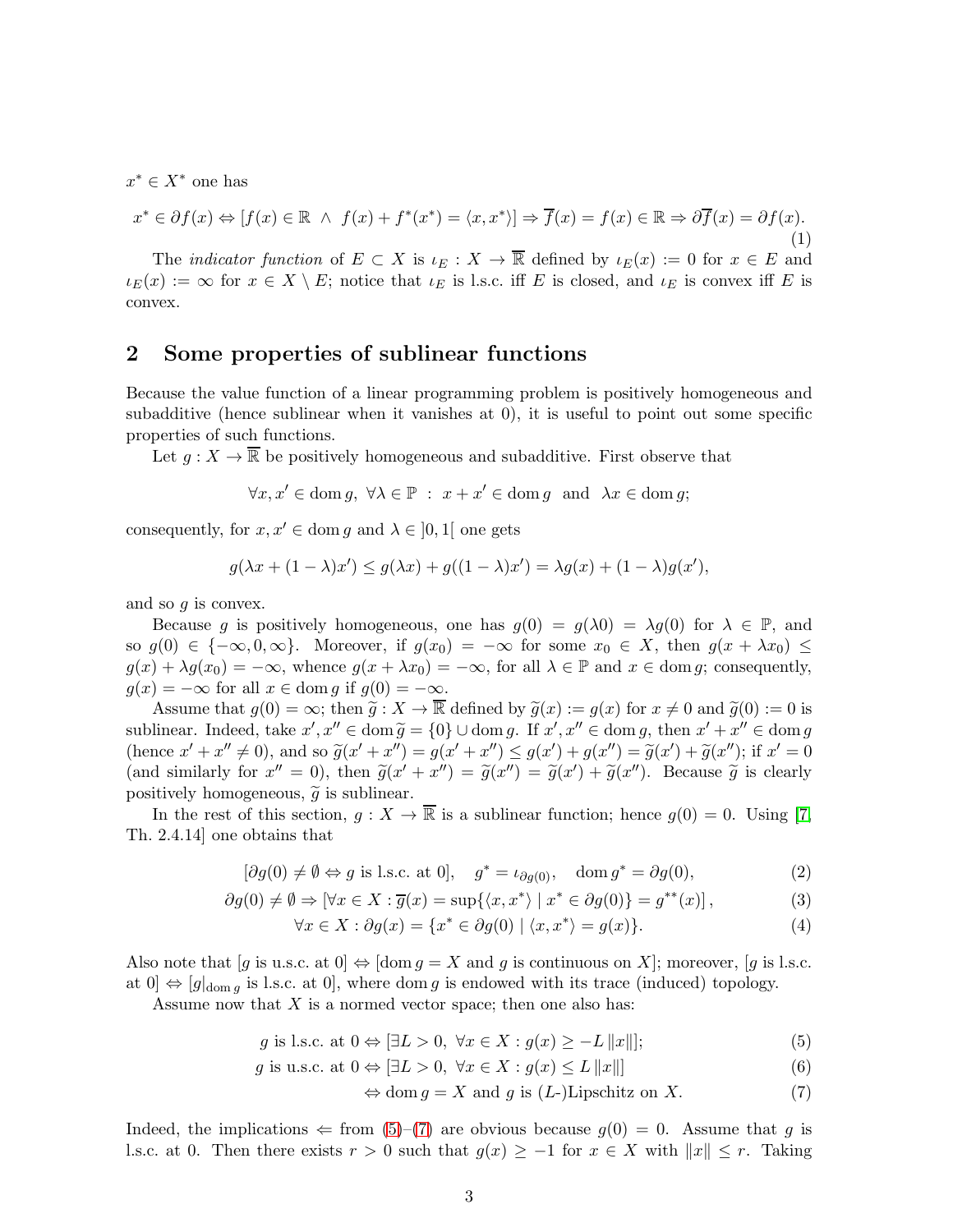$x \in X \setminus \{0\}$  and  $x' := \frac{r}{\|x\|}x$ , one has  $\|x'\| \leq r$ , whence  $-1 \leq g(x') = \frac{r}{\|x\|}g(x)$ , and so  $g(x) \geq -r^{-1} ||x||$ ; hence the implication  $\Rightarrow$  holds in [\(5\)](#page-2-0). The proof of the implication  $\Rightarrow$  from [\(6\)](#page-2-2) is similar. Assume now that  $g(x) \leq L||x||$  for  $x \in X$ ; hence dom  $g = X$ . Taking  $x \in X$ , one has  $0 = g(0) = g(x + (-x)) \le g(x) + g(-x)$ , whence  $g(x) \in \mathbb{R}$ . Take now  $x, x' \in X$ ; we (may) assume that  $g(x) \ge g(x')$ . Then

$$
g(x) = g((x - x') + x') \le g(x - x') + g(x') \le L ||x - x'|| + g(x'),
$$

whence  $|g(x) - g(x')| = g(x) - g(x') \le L ||x - x'||$ . Therefore, g is L-Lipschitz.

In what concern the continuity and the upper semicontinuity of  $g|_{\text{dom } q}$ , in a similar way as for [\(6\)](#page-2-2), one obtains:

$$
g|_{\text{dom }g} \text{ is u.s.c. at } 0 \Leftrightarrow [\exists L > 0, \ \forall x \in \text{dom } g : g(x) \le L ||x||],
$$
  

$$
g|_{\text{dom } g} \text{ is continuous at } 0 \Leftrightarrow [\exists L > 0, \ \forall x \in \text{dom } g : |g(x)| \le L ||x||].
$$

The next example shows the big differences among the continuity properties of the functions g and  $g|_{\text{dom }q}$ .

**Example 1** Let X be an infinite-dimensional normed vector space  $(n.v.s.$  for short) and let  $\varphi: X \to \mathbb{R}$  be a linear, not continuous functional. Consider the proper sublinear functions  $g_1, g_2, g_3: X \to \overline{\mathbb{R}}$  defined by

$$
g_1 := \max\{0, \varphi\}, \quad g_2(x) := \begin{cases} 0 & \text{if } x \in [\varphi \le 0], \\ \infty & \text{if } x \in [\varphi > 0], \end{cases} \quad g_3(x) := \begin{cases} \varphi(x) & \text{if } x \in [\varphi \le 0], \\ \infty & \text{if } x \in [\varphi > 0], \end{cases}
$$

where  $[\varphi \leq 0] := \{x \in X \mid \varphi(x) \leq 0\}$  and similarly for  $[\varphi > 0]$  (and the like). TFAH:

(i) dom  $g_1 = X$ ,  $\partial g_1(x) = \{0\}$  for  $x \in [\varphi \le 0]$ ,  $\partial g_1(x) = \emptyset$  for  $x \in [\varphi > 0]$ ,  $(g_1)^* = \iota_{\{0\}}$ ,  $\overline{g_1} = 0$ , and so  $g_1$  is l.s.c. at x iff  $x \in [\varphi \leq 0]$ ; moreover,  $g_1$  is not u.s.c. at each  $x \in X$ .

(ii) dom  $g_2 = [\varphi \leq 0], \ \partial g_2(x) = \{0\}$  for  $x \in [\varphi \leq 0], \ \partial g_2(x) = \emptyset$  for  $x \in [\varphi > 0],$  $(g_2)^* = \iota_{\{0\}}, \overline{g_2} = 0, \text{ and so } g_2 \text{ is } l.s.c. \text{ at } x \text{ iff } x \in [\varphi \leq 0]; \text{ moreover, } g_2 \text{ is } u.s.c. \text{ at } x \text{ iff }$  $x \in [\varphi > 0]$  and  $g_2|_{\text{dom } g_2}$  is Lipschitz.

(iii) dom  $g_3 = [\varphi \leq 0], \ \partial g_3(x) = \emptyset$  for  $x \in X$ ,  $(g_3)^* = \infty$ ,  $\overline{g_3} = -\infty$ , and so  $g_3$  is not l.s.c. at each  $x \in X$ ; moreover,  $g_3$  is u.s.c. at  $x$  iff  $x \in [\varphi > 0]$ ,  $g_3|_{\text{dom } g_3}$  is u.s.c. at  $x$  iff  $x \in [\varphi = 0]$ , and  $g_3|_{\text{dom } g_3}$  is not l.s.c. at each  $x \in \text{dom } g_3$ .

Proof. (i) It is clear that dom  $g_1 = X$  and  $0 \in \partial g_1(0)$ . Consider  $x^* \in \partial g_1(0)$ ; then, obviously,  $\langle x, x^* \rangle \le g_1(x) = 0$  for  $x \in [\varphi = 0]$ , and so  $\langle x, x^* \rangle = 0$  for  $x \in [\varphi = 0]$ . Using [\[5,](#page-15-2) Lem. 3.9, there exists  $\lambda \in \mathbb{R}$  such that  $x^* = \lambda \varphi$ , and so  $\lambda = 0$  because  $\varphi$  is not continuous. Hence  $\partial g_1(0) = \{0\}$ , whence,  $\partial g_1(x) = \{0\} \Leftrightarrow g_1(x) = 0 \Leftrightarrow \varphi(x) \leq 0$ , and  $\partial g_1(x) = \emptyset$  when  $\varphi(x) > 0$  by [\(4\)](#page-2-3). Using [\(2\)](#page-2-4) one gets  $(g_1)^* = \iota_{\{0\}}$ , while using [\(3\)](#page-2-5) one gets  $\overline{g_1} = 0$ , and so  $g_1$  is l.s.c. at x if and only if  $\varphi(x) \leq 0$ . Assume that  $g_1$  is u.s.c. at  $x \in X$ ; then  $g_1$  is Lipschitz on dom  $g_1 = X$  by [\(7\)](#page-2-1), and so  $g_1$  is l.s.c. on X; this contradiction proves that  $g_1$  is not u.s.c. at each  $x \in X$ .

(ii) It is obvious that dom  $g_2 = [\varphi \leq 0]$  and  $0 \in \partial g_2(0)$ . Similar to the proof of (i) one gets that  $\partial g_2(x) = \{0\}$  if  $x \in [\varphi \leq 0]$  and  $\partial g_2(x) = \emptyset$  otherwise, that  $\overline{g_2} = 0$ , and so  $g_2$  is l.s.c. at x if and only if  $x \in [\varphi \leq 0]$ . Because  $g_2(x) = \infty \geq g_2(x')$  for all  $x \in [\varphi > 0]$  and  $x' \in X$ ,  $g_2$ is obviously u.s.c. at  $x \in [\varphi > 0]$ . Assuming that  $g_2$  is u.s.c. at some  $x \in \text{dom } g_2$ , one obtains that  $x \in \text{int}[\varphi \leq 0]$ , and so one gets the contradiction that  $\varphi$  is continuous; hence  $g_2$  is u.s.c. at x iff  $x \in [\varphi > 0]$ . Because  $g_2|_{\text{dom } g_2} = 0$ ,  $g_2|_{\text{dom } g_2}$  is Lipschitz.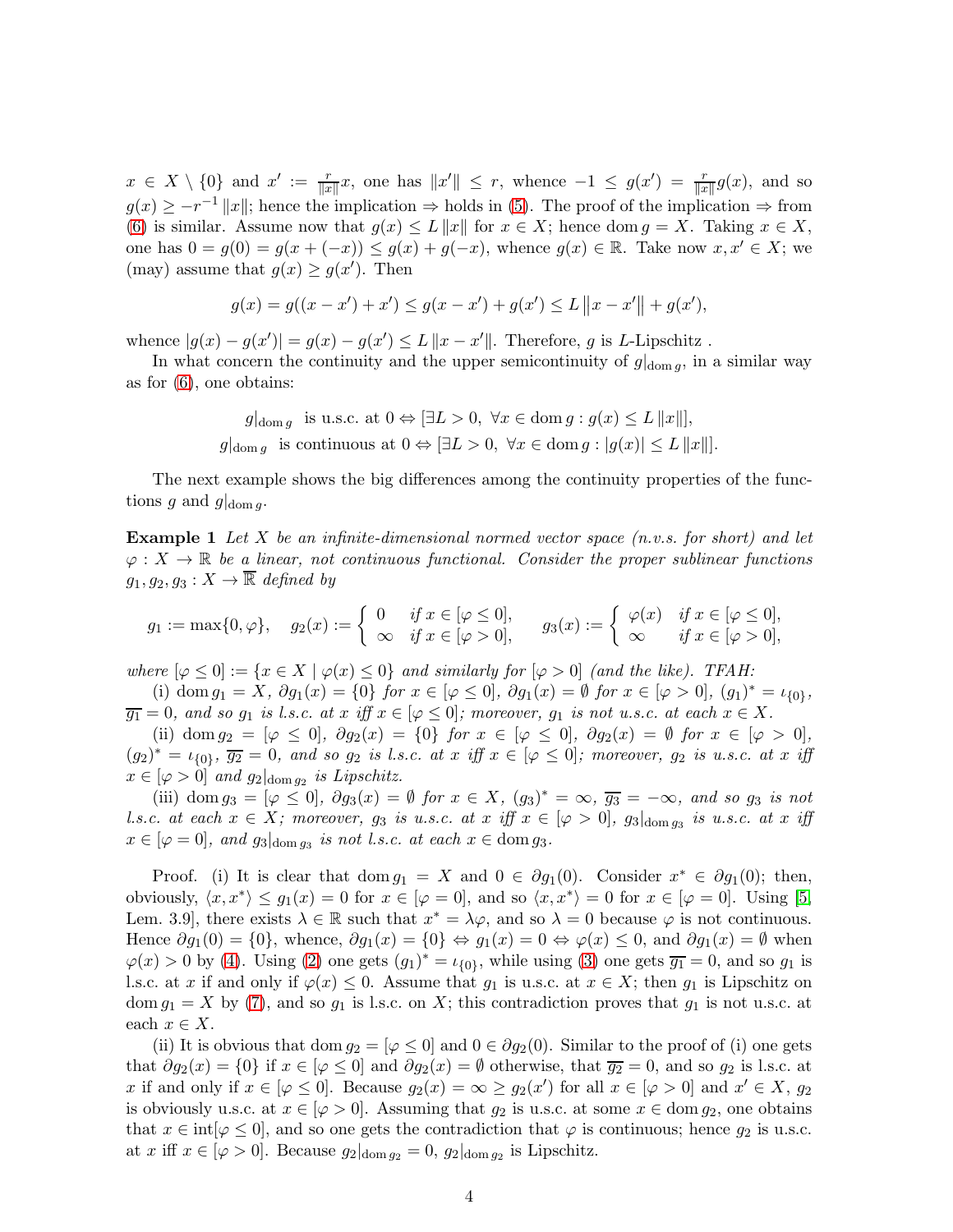(iii) Clearly, dom  $g_3 = [\varphi \leq 0]$ . One has that  $x^* \in \partial g_3(0)$  iff  $\langle x, x^* \rangle \leq \varphi(x)$  for all  $x \in [\varphi \leq 0]$ ; using similar arguments to those in the proof of (i), one gets  $\partial g_3(0) = \emptyset$ , and so  $\partial g_3(x) = \emptyset$  for every  $x \in X$ . Because  $\partial g_3(0) = \emptyset$ , one has that  $(g_3)^* = \iota_{\emptyset} = \infty$ , and that g<sub>3</sub> is not l.s.c. at 0, whence  $\overline{g_3}(0) = -\infty$ , and so  $\overline{g_3}(x) = -\infty$  for all  $x \in \text{cl}(\text{dom } g_3) = X$ because  $[\varphi \leq 0]$  is dense in X as  $\varphi$  is not continuous. Hence  $\overline{g_3} = -\infty$ , and so  $g_3$  is not l.s.c. at any  $x \in X$ . As in the proof of (ii),  $g_3$  is u.s.c. at  $x$  iff  $x \in [\varphi > 0]$ . Because  $g_3|_{\text{dom }g_3}(x) \geq g_3|_{\text{dom }g_3}(x')$  for all  $x \in [\varphi = 0]$  and  $x' \in \text{dom }g_3$ ,  $g_3|_{\text{dom }g_3}$  is u.s.c. at each  $x \in [\varphi = 0].$ 

Because  $\varphi$  is not continuous,  $\sup{\varphi(x) | x \in S_X} = \infty$ , where  $S_X := \{x \in X | ||x|| = 1\}$ , and so there exists a sequence  $(x_n)_{n\geq 1} \subset S_X$  such that  $\varphi(x_n) \geq n$  for  $n \in \mathbb{N}^*$ . Consider  $x \in$  $[\varphi < 0]$  and take  $x'_n := x - [\varphi(x) / \varphi(x_n)] x_n$  for  $n \geq 1$ . Then  $\varphi(x'_n) = 0$  (whence  $x'_n \in \text{dom } g_3$ ) for  $n \in \mathbb{N}^*$ ,  $x'_n \to x$ , and  $\limsup_{x' \to x} \varphi(x') \geq \limsup_{n \to \infty} \varphi(x'_n) = 0 > \varphi(x) = g_3(x)$ . Hence  $g_3|_{\text{dom } g_3}$  is not u.s.c. at x. Therefore,  $g_3|_{\text{dom } g_3}$  is not u.s.c. at each  $x \in [\varphi] < 0$ , proving so that  $g_3|_{\text{dom } g_3}$  is u.s.c. at  $x \in \text{dom } g_3$  iff  $x \in [\varphi = 0]$ . Consider now  $x \in [\varphi \leq 0]$  and take  $x''_n := x - \left[1/\varphi(x_n)\right]x_n$  for  $n \geq 1$ . Then  $\varphi(x''_n) = \varphi(x) - 1 \leq 0$  (whence  $x''_n \in \text{dom } g_3$ ) for  $n \in \mathbb{N}^*, x_n'' \to x$ , and  $\liminf_{x'' \to x} \varphi(x'') \leq \liminf_{n \to \infty} \varphi(x_n'') = \varphi(x) - 1 < \varphi(x) = g_3(x)$ . Hence  $g_3|_{\text{dom } g_3}$  is not l.s.c. at each  $x \in \text{dom } g_3$ .

The next result seems to be quite relevant in the context of [\[2\]](#page-15-0).

**Proposition 2** Let X be a n.v.s. and  $g: X \to \overline{\mathbb{R}}$  be a proper sublinear function. Assume that  $x \in \text{dom } g$  and  $\delta, L > 0$  are such that  $|g(x') - g(x'')| \leq L \|x' - x''\|$  for all  $x', x'' \in$  $B(x, \delta) \cap \text{dom } g$ , where  $B(x, \delta) := \{x' \in X \mid ||x' - x|| < \delta\}$ . Then

$$
\forall \gamma \in \mathbb{P}, \ \forall x', x'' \in B(\gamma x, \gamma \delta) \cap \operatorname{dom} g: \left| g(x') - g(x'') \right| \leq L \left\| x' - x'' \right\|;
$$

in particular,  $g|_{\text{dom } q}$  is L-Lipschitz if  $x = 0$  (or, more generally,  $||x|| < \delta$ ).

Proof. Take  $x', x'' \in B(\gamma x, \gamma \delta) \cap \text{dom } g$ . Then  $\gamma^{-1}x', \gamma^{-1}x'' \in B(x, \delta) \cap \text{dom } g$ , and so

$$
\gamma^{-1} |g(x') - g(x'')| = |g(\gamma^{-1}x') - g(\gamma^{-1}x'')| \le L ||\gamma^{-1}x' - \gamma^{-1}x''|| = L\gamma^{-1} ||x' - x''||,
$$
  
ence  $|g(x') - g(x'')| \le L ||x' - x''||$ .

whence  $|g(x') - g(x'')| \le L ||x' - x$ 

Notice that  $g|_{\text{dom }g}$  is locally Lipschitz on  $\text{icr}(\text{dom }g)$  whenever g is a proper sublinear function and dim  $X < \infty$  (or, more generally, dim  $X_q < \infty$ , where  $X_q := \text{span}(\text{dom } q) =$ dom g – dom g); this is because for  $\tilde{g} := g|_{X_q} \in \Lambda(X_g)$ , one has dom  $\tilde{g} = \text{dom } g$  and  $icr(\text{dom } g) = \text{cor}(\text{dom } \tilde{g}) = \text{int}(\text{dom } \tilde{g})$  and so the proper convex function  $\tilde{g}$  is continuous (and so locally Lipschitz) on  $\text{int}(\text{dom }\tilde{g})$ .

## 3 An alternative proof for Theorem 1 from [\[2\]](#page-15-0)

If not mentioned explicitly otherwise, the problems (P) and (D), as well as the corresponding data, are as in the Introduction. Moreover, the preorders defined by  $P, Q, P^+$  and  $Q^+$  are simply denoted by  $\leq$ .

The value function associated to problem (P) is

$$
v: Y \to \overline{\mathbb{R}}, \quad v(y) := \inf \{ \langle x, c^* \rangle \mid Ax \geq y, \ x \geq 0 \} = \inf \{ \langle x, c^* \rangle \mid x \in P, \ y \in Ax - Q \},
$$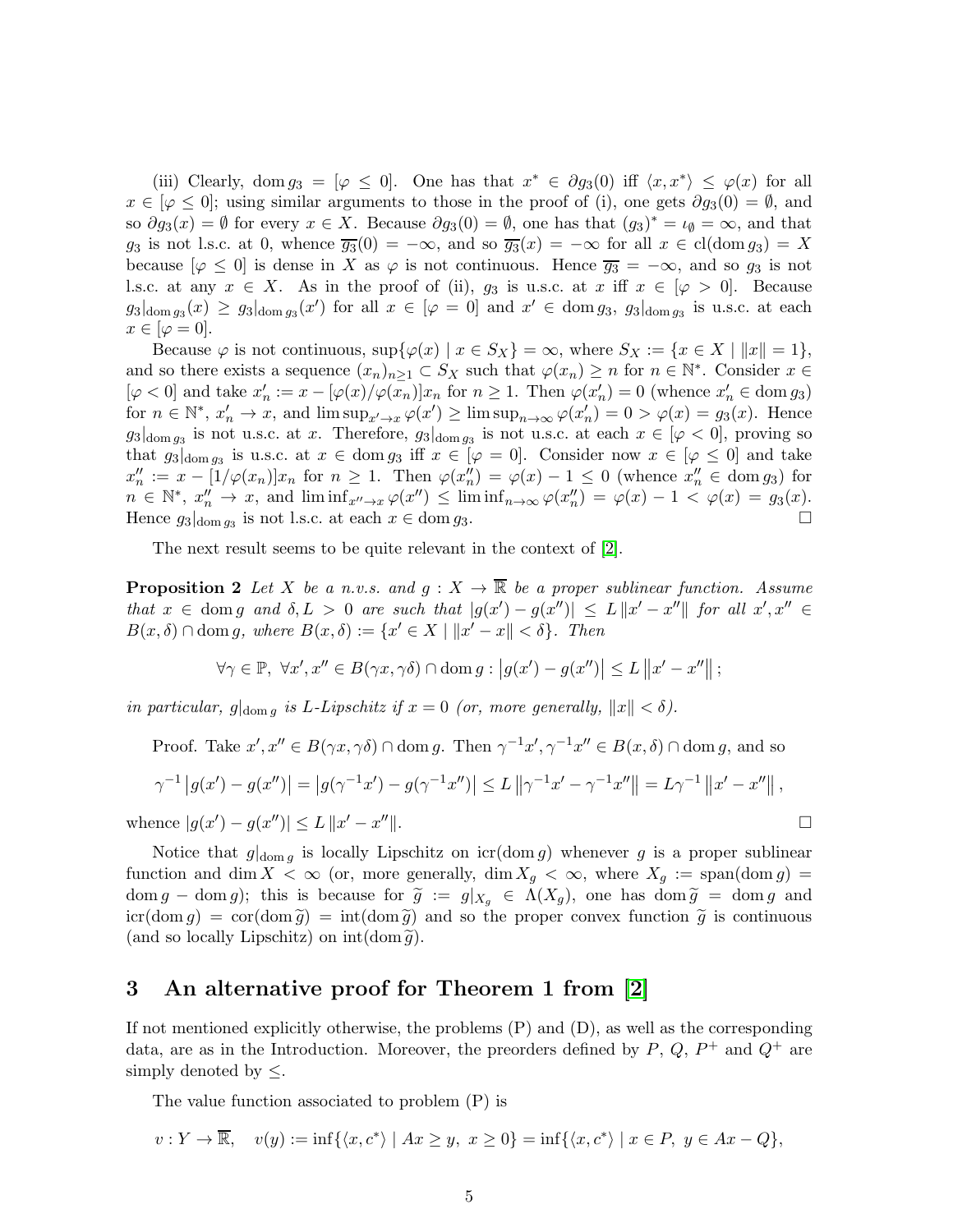where inf  $\emptyset := \infty$ . It is clear that dom  $v = A(P) - Q$ , v is positively homogeneous and convex,  $v(0) \leq 0$ , and  $v(y_1) \leq v(y_2)$  whenever  $y_1 \leq y_2$ ; hence  $v(0) \in \{0, -\infty\}$ , and so  $v(y) = -\infty$  for  $y \in \text{dom } v$  if  $v(0) = -\infty$ . Moreover, by the definition of v, we get

$$
v^*(y^*) = \sup\left\{ \langle y, y^* \rangle + \sup\{\langle x, -c^* \rangle \mid x \in P, Ax - y = q \in Q \} \mid y \in Y \right\}
$$
  
= 
$$
\sup\{\langle Ax - q, y^* \rangle + \langle x, -c^* \rangle \mid x \in P, q \in Q \}
$$
  
= 
$$
\sup\{\langle x, A^*y^* - c^* \rangle + \langle q, -y^* \rangle \mid x \in P, q \in Q \}
$$
  
= 
$$
\iota_{P^+}(c^* - A^*y^*) + \iota_{Q^+}(y^*)
$$

for every  $y^* \in Y^*$ ; hence

<span id="page-5-1"></span>
$$
\operatorname{dom} v^* = \{ y^* \in Q^+ \mid c^* - A^* y^* \in P^+ \} = Q^+ \cap (A^*)^{-1} (c^* - P^+), \quad v^* = \iota_{\operatorname{dom} v^*}, \tag{8}
$$

and so dom  $v^*$  is the feasible set of problem  $(D)$ . It follows that

$$
v^{**}(y) = \sup \{ \langle v, y^* \rangle - v^*(y^*) \mid y^* \in Y^* \} = \sup \{ \langle y, y^* \rangle \mid y^* \in Q^+, \ c^* - A^* y^* \in P^+ \}
$$

<span id="page-5-0"></span>for all  $y \in Y$ . Hence  $val(D) = v^{**}(b) \le v(b) = val(P)$ .

**Proposition 3** For the problems (P) and (D) above, one has:  $\partial v(b) \neq \emptyset \Leftrightarrow \text{val}(P)$ = val(D)∈ R and (D) has optimal solutions]; moreover, if  $\partial v(b) \neq \emptyset$ , then  $\partial v(b)$  is the set  $Sol(D)$  of the optimal solutions of the dual problem  $(D)$ .

*Proof.* Assume that  $\partial v(b) \neq \emptyset$  and take  $y^* \in \partial v(b)$ . Then  $v(b) \in \mathbb{R}$  and  $v(b) + v^*(y^*) =$  $\langle b, y^* \rangle$  by [\(1\)](#page-2-6). Consequently,  $val(P) = v(b) = \langle b, y^* \rangle - v^*(y^*) \le val(D)$ , and so val $(P) = val(D)$ ; hence  $y^* \in Sol(D)$ . Conversely, assume that  $[v(b) =] val(P) = val(D) \in \mathbb{R}$  and  $(D)$  has an optimal solution y<sup>\*</sup>. Then  $(\mathbb{R} \ni) v(b) = \langle b, y^* \rangle - v^*(y^*)$ , and so  $y^* \in \partial v(b)$ ; hence Sol(D) $\subset \partial v(b)$ . Therefore, Sol(D)=  $\partial v(b)$  whenever  $\partial v(b) \neq \emptyset$ .

Proposition [3](#page-5-0) is essentially [\[6,](#page-15-3) Prop. 2.5]; its first part is established in [\[2,](#page-15-0) Th. 1]. In this context it is worth recalling [\[2,](#page-15-0) Rem. 1, p. 274]:

 $Q1$  – "REMARK 1. The Lipschitz property of the value function v in the assignment model ensures that the set of dual solutions coincides with the subdifferential of the value function. This, of course, need not be true in more general economic models." (Our emphasis.)

The second part of Proposition [3](#page-5-0) shows that, for the general conic linear programming problem (P), the set of solutions of the dual problem (D) coincides with the subdifferential of the value function whenever the latter is nonempty, not only for "the value function  $v$  in the assignment model".

In [\[2,](#page-15-0) p. 266], one says "we will consider only LP problems for which the value function is proper"; hence, in [\[2\]](#page-15-0), v is a proper sublinear function with dom  $v = A(P) - Q$ . Of course, in this case (that is, v is proper), if dim  $Y < \infty$  then v is subdifferentiable on icr(dom v) ( $\neq \emptyset$ ), and so  $\emptyset \neq \partial v(y)$  [C  $\partial v(0)$  by [\(4\)](#page-2-3)] for  $y \in \text{icr}(\text{dom } v)$ , whence  $c^* \in P^+ + A^*(Q^+)$ .

The following statement seems to be an important result from [\[2\]](#page-15-0), even if it is not mentioned explicitly throughout this article.

 $Q2$  – "LEMMA 1. If the value function v for a linear programming problem in standard form on ordered normed linear spaces is proper, then v is a lower semicontinuous extended real-valued (convex and homogeneous) function." (Our emphasis.)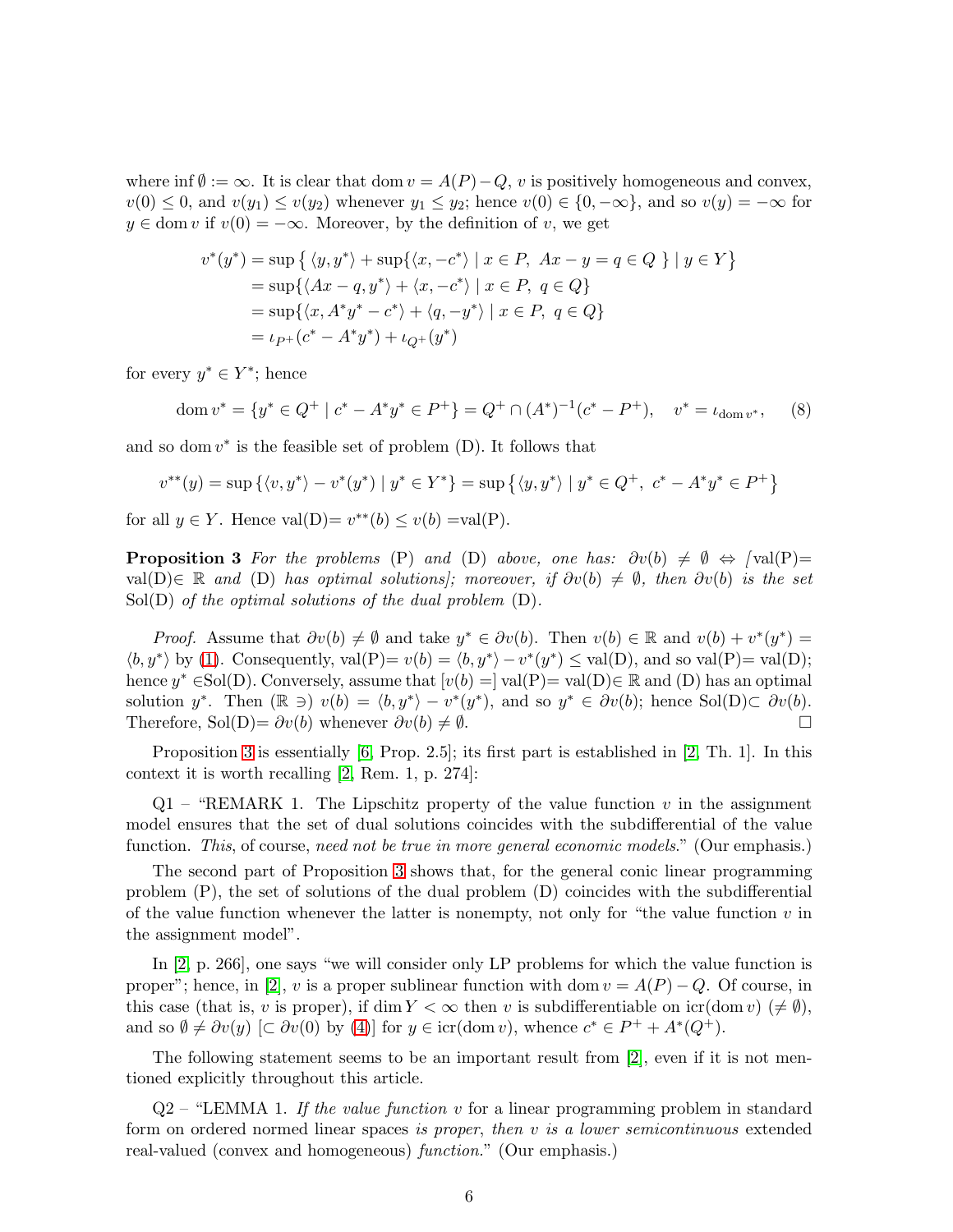We shall see in the next section that [\[2,](#page-15-0) Lem. 1] is false even in finite dimensional spaces.

Immediately after the proof of [\[2,](#page-15-0) Lem. 1] one finds the following text:

 $Q3$  – "As promised in the Introduction, we can quickly derive the Duffin–Karlovitz [3]<sup>[1](#page-6-0)</sup> and the Charnes–Cooper–Kortanek  $[1, 2]$  no-gap theorems from Theorem 1. Let X and Y be ordered normed linear spaces and consider a linear programming problem in standard form with data A, b,  $c^*$ . The Duffin–Karlovitz theorem asserts that if the positive cone  $Y_+$  has non-empty interior, if there is a feasible solution  $\widehat{x}$  for the primal problem such that  $\widehat{x} \ge 0$ and  $A\hat{x} - b$  is in the interior of Y<sub>+</sub>, and if the value of the primal is finite, then the dual problem has a solution and there is no gap.<sup>[2](#page-6-1)</sup> Since  $\hat{x}$  is feasible for b, b is in the domain of the value function v and, hence,  $v(b) < +\infty$ . By hypothesis there is an open ball U around  $A\hat{x} - b$  within  $F_+$ . Hence,  $\hat{x}$  is feasible for  $b + u$  for all  $u \in U$ ; viz. b is an interior point of the domain of v. The hypothesis that the value of the primal is finite is just the statement that  $v(b) > -\infty$ . Consequently, v is subdifferentiable at b and we conclude by Theorem 1 that there exists a dual solution and that there is no gap, as asserted." (Our emphasis.)

We have to understand that the statement of the Duffin–Karlovitz theorem is given by the emphasized text from Q3. Let us analyze the given proof. We agree with the facts that  $b + U \subset \text{dom } v$  [and so  $b \in \text{int}(\text{dom } v)$ ] and  $v(b) \in \mathbb{R}$ . From this, without providing a motivation, one concludes that  $\partial v(b) \neq \emptyset$ . Even if not mentioned, it is true that  $v(y) \in \mathbb{R}$ for every  $y \in \text{dom } v$ , and so v is proper. Using Lemma 1,<sup>[3](#page-6-2)</sup> it follows that v is lower semicontinuous. Why is  $\partial v(b)$  nonempty? Without being mentioned explicitly, probably, one uses the following statement from [\[2,](#page-15-0) p. 266]:

Q4 – "Suppose that  $f: Y \to \mathbb{R} \cup \{+\infty\}$  is a proper convex function defined on the normed linear space Y and that  $b \in \text{dom } f$ . Each of the following conditions implies the next and the last is equivalent to the subdifferentiability of  $f$  at  $b$ .

1. f is lower semicontinuous and b is an interior point of dom  $f$ ;

2. f is locally Lipschitz at the point b, i.e. there exists  $\delta > 0$  such that f is Lipschitz on dom  $f \cap B(b; \delta)$ ;

3. f has bounded steepness at the point b, i.e. the quotients  $(f(b) - f(y))/||y - b||$  are bounded above."

So, using [\[2,](#page-15-0) Lem. 1] and the above implications  $1. \Rightarrow 2. \Rightarrow 3.$ , one gets  $\partial v(b) \neq \emptyset$ . Is the implication 1.  $\Rightarrow$  2. true?

On page 267 of [\[2\]](#page-15-0) one mentions:

 $Q5$  – "It is well-known (see Phelps  $[9]^4$  $[9]^4$ ) that an extended real-valued proper lower semicontinuous convex function is locally Lipschitz and locally bounded on the interior of its domain."

We did not succeed to find this assertion in (our reference) [\[4\]](#page-15-4), but we found the following two related results:

<sup>3</sup>The string "Lemma 1" appears only once in [\[2\]](#page-15-0), more precisely in the text from  $Q2$ .

<span id="page-6-3"></span><span id="page-6-2"></span><sup>4</sup>This is our reference [\[4\]](#page-15-4).

<span id="page-6-0"></span><sup>&</sup>lt;sup>1</sup>This is our reference  $[1]$ .

<span id="page-6-1"></span><sup>&</sup>lt;sup>2</sup>We did not find an assertion equivalent to the mentioned "Duffin–Karlovitz theorem" in [\[1\]](#page-15-5); in fact, in [\[1,](#page-15-5) p. 123], one says: "This theory makes very little use of topology so it is more like the theory of finite linear programming than like the theories given in [2] and [5]. The desirability of omitting topological considerations is emphasized by the paper of Charnes, Cooper and Kortanek. (However, in another paper [4] a topological approach to this and similar problems will be treated.)".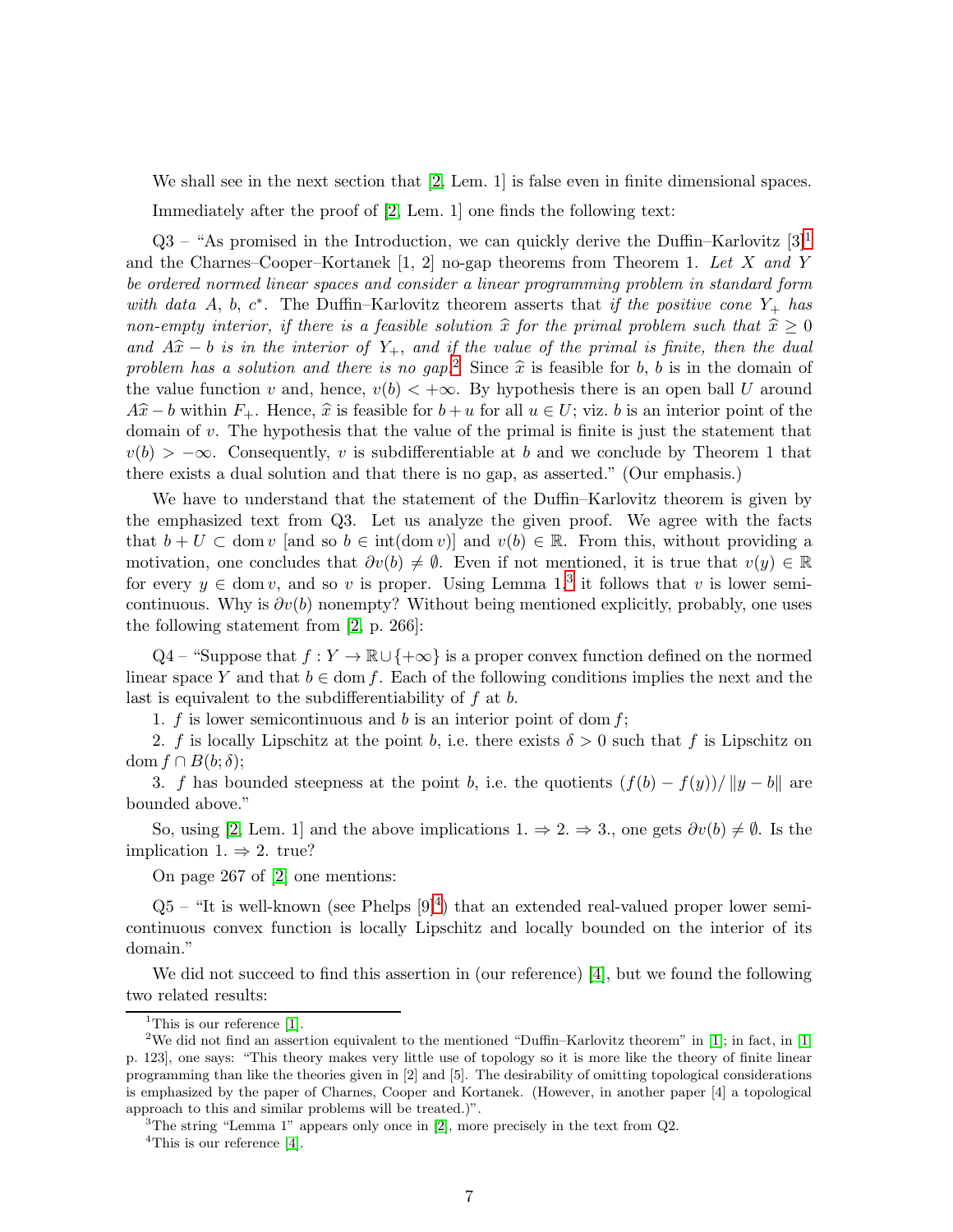Q6 – "Proposition 1.6. If the convex function f is continuous at  $x_0 \in D$ , then it is locally Lipschitzian at  $x_0$ , that is, there exist  $M > 0$  and  $\delta > 0$  such that  $B(x_0; \delta) \subset D$  and  $|f(x) - f(y)| \leq M \|x - y\|$  whenever  $x, y \in B(x_0; \delta)$ .

Proposition 3.3. Suppose that  $f$  is a proper lower semicontinuous convex function on a Banach space E and that  $D = \text{int dom}(f)$  is nonempty; then f is continuous on D."

In fact, this version of "the Duffin–Karlovitz theorem" is contained in [\[3,](#page-15-6) Th. 3] because  $P := X_+$  and  $Q := Y_+$  are tacitly assumed to be closed in [\[2\]](#page-15-0). Note that "the Duffin–Karlovitz theorem" is true even for P and Q not necessarily closed; for this one could apply [\[7,](#page-15-1) Th. 2.7.1] under its condition (iii) for  $\Phi: X \times Y \to \overline{\mathbb{R}}$  defined by  $\Phi(x, y) := \langle x, c^* \rangle + \iota_P(x) + \iota_Q(Ax - y - b)$ .

#### 4 Two examples

In the sequel, the topological duals of Hilbert spaces (including  $\mathbb{R}^m$  with  $m \in \mathbb{N}^*$ ) are identified with themselves using Riesz' theorem.

<span id="page-7-0"></span>The next example shows that [\[2,](#page-15-0) Lem. 1] is not true even in finite dimensional spaces.

**Example 4** Consider  $X := \mathbb{R}^2$ ,  $Y := \mathbb{R}^2 \times \mathbb{R}$ ,  $A : X \to Y$  with  $A(x_1, x_2) := (x_1, x_2, 0)$ ,  $c^* := (0,1) \in \mathbb{R}^2$ ,

$$
P := \mathbb{R} \times \mathbb{R}_+, \quad Q := \left\{ (y_1, y_2, y_3) \in Y \mid y_1, y_3 \in \mathbb{R}_+, \ (y_2)^2 \le 2y_1y_3 \right\},\
$$

the conic linear programming problem

(P) minimize  $\langle x, c^* \rangle$  s.t.  $x \in P$ ,  $Ax - b \in Q$ ,

and  $v: Y \to \overline{\mathbb{R}}$  defined by  $v(y) := \inf \{ \langle x, c^* \rangle \mid x \in P, Ax - b \in Q \}.$ 

Then  $v(y) = y_2$  if  $y := (y_1, y_2, y_3) \in \mathbb{R} \times \mathbb{R}_+ \times \{0\}$ ,  $v(y) = 0$  for  $y \in \mathbb{R} \times \mathbb{R} \times (-\mathbb{P})$ , and  $v(y) = \infty$  elsewhere. Consequently, v is not lower semicontinuous at any  $y \in \mathbb{R} \times \mathbb{P} \times \{0\}$ .

*Proof.* Observe that  $\langle x, c^* \rangle = x_2 \ge 0$  for  $x \in P$ , and so  $v(y) \ge 0$  for every  $y \in \text{dom } v =$  $A(P) - Q$ . Take  $y \in Y$  and  $x \in P$ ; if  $Ax - y = (x_1 - y_1, x_2 - y_2, -y_3) \in Q$ , then  $x_2 \ge 0$ ,  $x_1 \ge y_1, y_3 \le 0$  and  $(x_2 - y_2)^2 \le -2y_3(x_1 - y_1)$ .

Hence  $y \notin \text{dom } v$  for  $y_3 > 0$ , and so  $v(y) = \infty$ . Take  $y_3 = 0$ ; then necessarily  $x_2 = y_2$ . Hence  $y \notin \text{dom } v$  for  $y_2 < 0$ , and so  $v(y) = \infty$ . If  $y_2 \geq 0$  then  $x_2 = y_2$ ; taking  $x_1 = y_1$ ,  $x = (x_1, x_2)$  is feasible for (P), and so one obtains  $v(y) = y_2$  in this case.

Take now  $y_3 < 0$ ; then  $x = (x_1, 0)$  with  $x_1 = y_1 - \frac{1}{2}$  $\frac{1}{2}(y_2)^2/y_3$  is feasible for (P), and so  $v(y) = 0$  in this case.

Consequently  $v(y) = y_2$  if  $y \in \mathbb{R} \times \mathbb{R}_+ \times \{0\}$ ,  $v(y) = 0$  for  $y \in \mathbb{R} \times \mathbb{R} \times (-\mathbb{P})$ , and  $v(y) = \infty$ elsewhere; hence,

$$
\operatorname{dom} v = (\mathbb{R} \times \mathbb{R}_+ \times \{0\}) \cup (\mathbb{R} \times \mathbb{R} \times (-\mathbb{P})).
$$

Clearly, v is convex (in fact sublinear), but v is not l.s.c. at any  $y \in \mathbb{R}^3$  with  $y_2 > 0$  and  $y_3 = 0$ ; indeed, in this case, dom  $v \ni \zeta_n := (y_1, y_2, -1/n) \rightarrow y := (y_1, y_2, 0)$  and  $v(\zeta_n) = 0 \rightarrow 0 \leq v_2 = v(u)$ .  $0 < y_2 = v(y)$ .

<span id="page-7-1"></span>The next example is an adaptation of [\[8,](#page-15-7) Examp. 2.3] to the present context. It shows that the value function v can be proper and not lower semicontinuous at each  $y \in \text{dom } v$ .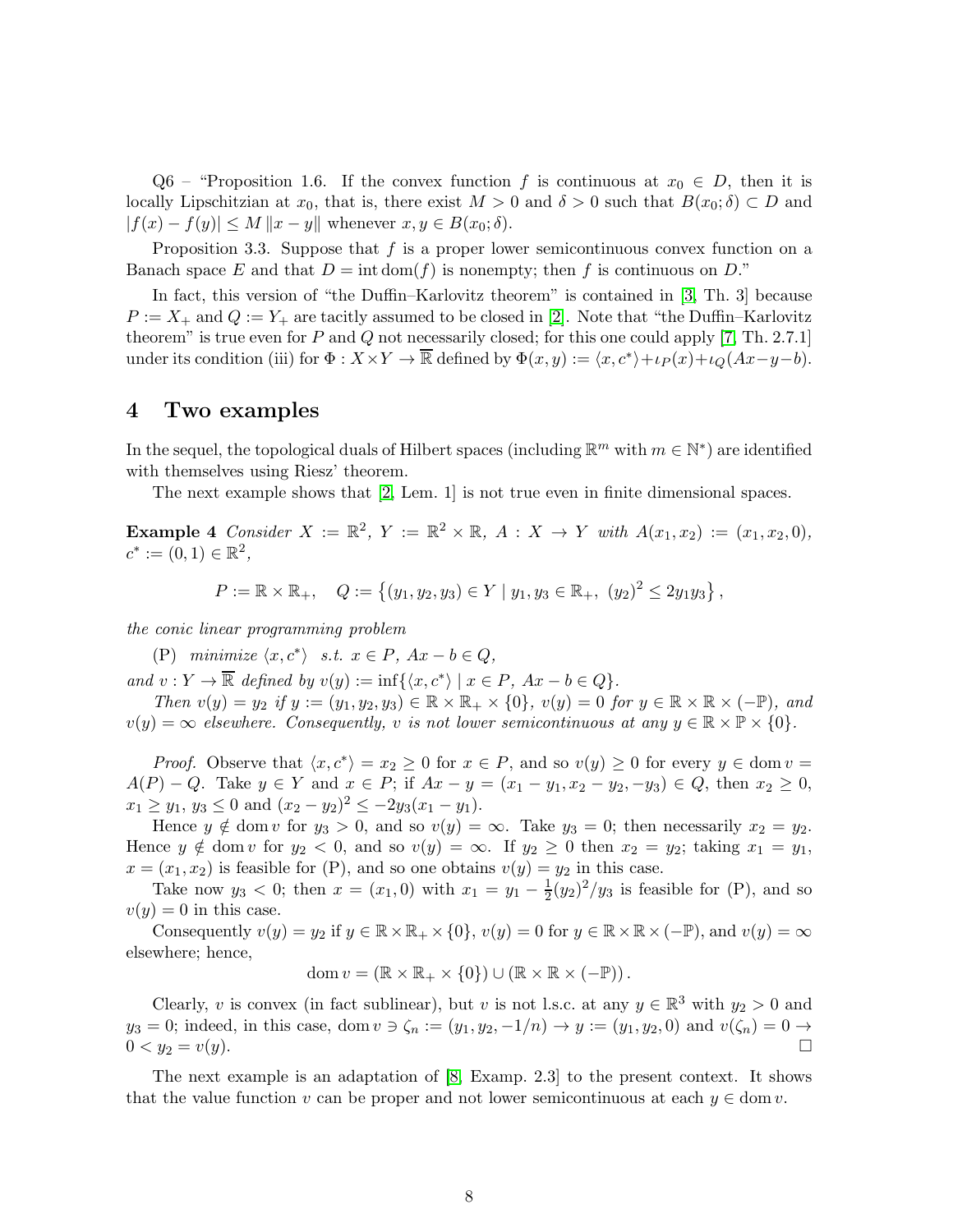**Example 5** Let  $X$  be a separable infinite-dimensional real Hilbert space with the orthonormal basis  $(e_n)_{n\geq 1}$  and

$$
P := \{ \sum_{n \ge 1} \lambda_n z_n \mid (\lambda_n) \in (\ell_2)_+ \} \subset X, \quad c^* := \sum_{n \ge 1} \eta_n e_{2n},
$$

with  $z_n := \eta_n e_{2n-1} - \mu_n e_{2n}$ , where  $\eta_n, \mu_n \in ]0,1[$  are such that  $\eta_n^2 + \mu_n^2 = 1$  for every  $n \ge 1$ and  $(\eta_n)_{n>1} \in \ell_2$ . Consider  $\Pr_L : X \to X$  the orthogonal projection on

$$
L := \overline{\text{span}} \{ e_{2n-1} \mid n \geq 1 \} = \{ \sum_{n \geq 1} \lambda_n e_{2n-1} \mid (\lambda_n) \in \ell_2 \},
$$

 $A: X \to Y := X$  defined by  $Ax := Pr_L x$ , the conic linear programming problems

(P) minimize  $\langle x, c^* \rangle$  s.t.  $x \in P$ ,  $Ax = b$ ,

and  $v: Y \to \overline{\mathbb{R}}$  defined by  $v(y) := \inf \{ \langle x, c^* \rangle \mid x \in P, Ax = y \}$  for  $y \in Y$ . Then

<span id="page-8-1"></span><span id="page-8-0"></span>dom 
$$
v = \{ y := \sum_{n \ge 1} \gamma_n e_{2n-1} \mid ((\eta_n)^{-1} \gamma_n)_{n \ge 1} \in (\ell_2)_+ \} \subset L,
$$
 (9)

$$
v(y) = -\sum_{n\geq 1} \mu_n \gamma_n \leq 0 = v(0), \quad \forall y := \sum_{n\geq 1} \gamma_n e_{2n-1} \in \text{dom } v. \tag{10}
$$

More precisely, (P) has a unique feasible solution (hence a unique optimal solution) for every  $b \in \text{dom } v$ , and so v is a proper sublinear function. Moreover, the dual problem (D) has not feasible solutions for every  $b \in Y$ , proving so that v is not l.s.c. at any  $b \in \text{dom } v$ ; in particular,  $\partial v(b) = \emptyset$  for every  $b \in Y$ .

Proof. Note that  $\langle z_n, z_m \rangle = \delta_{nm}$  for  $n, m \geq 1$  ( $\delta_{nm}$  being the Kronecker's symbols). Clearly, P is a closed convex cone. Consider  $Q := \{0\} \subset Y$ ; then  $Q^+ = Y$ . Because  $\Pr_L = (\Pr_L)^*$ , one obtains that

$$
\operatorname{dom} v = A(P) - Q = \operatorname{Pr}_{L}(P), \quad \operatorname{dom} v^* = Q^+ \cap (A^*)^{-1}(c^* - P^+) = \operatorname{Pr}_{L}^{-1}(c^* - P^+).
$$

Consider now  $y \in \text{dom } v \ (\subset L)$ ; hence  $y = \sum_{n \geq 1} \gamma_n e_{2n-1}$  with  $(\gamma_n) \in \ell_2$ , and there exists  $x \in P$  such that  $y = Ax$ ; hence  $x = \sum_{n\geq 1} \lambda_n z_n = \sum_{n\geq 1} \lambda_n (\eta_n e_{2n-1} - \mu_n e_{2n})$  for some  $(\lambda_n) \in (\ell_2)_+$ . Therefore,  $\gamma_n = \lambda_n \eta_n \geq 0$ , whence  $\lambda_n = \gamma_n / \overline{\eta_n}$ , for  $n \geq 1$ ; this shows that the set  $\{x \in P \mid y = Ax\}$  is a singleton  $\{x_y\}$  for (every)  $y \in \text{dom } v$  and so

$$
v(y) = \langle c^*, x_y \rangle = \sum_{n \ge 1} \eta_n(-\lambda_n \mu_n) = \sum_{n \ge 1} \eta_n(-\mu_n \cdot \gamma_n/\eta_n) = -\sum_{n \ge 1} \mu_n \gamma_n.
$$

Consequently, [\(9\)](#page-8-0) and [\(10\)](#page-8-1) hold.

Assume that  $x \in \text{dom } v^*$ ; then there exists  $(\lambda_n) \in \ell_2$  such that  $u := \Pr_L x = \sum_{n \geq 1} \lambda_n e_{2n-1} \in$  $c^* - P^+$ , that is,  $c^* - u \in P^+$ ; hence

$$
0 \le \langle c^* - u, z_k \rangle = -\lambda_k \eta_k - \eta_k \mu_k = -\eta_k(\lambda_k + \mu_k) \quad \forall k \ge 1.
$$

It follows that  $\lambda_k + \mu_k \leq 0$  for all  $k \geq 1$ , contradicting the fact that  $\lambda_n \to 0$  and  $\mu_n \to 1$ . Hence dom  $v^* = \emptyset$ , and so  $(D_y)$  has not feasible solutions for every  $y \in Y$ . Consequently,  $v^{**} = -\infty$ , proving so that  $\overline{v}(y) = -\infty$  for every  $y \in \text{dom } v$ , and so v is not l.s.c. at any  $y \in \text{dom } v.$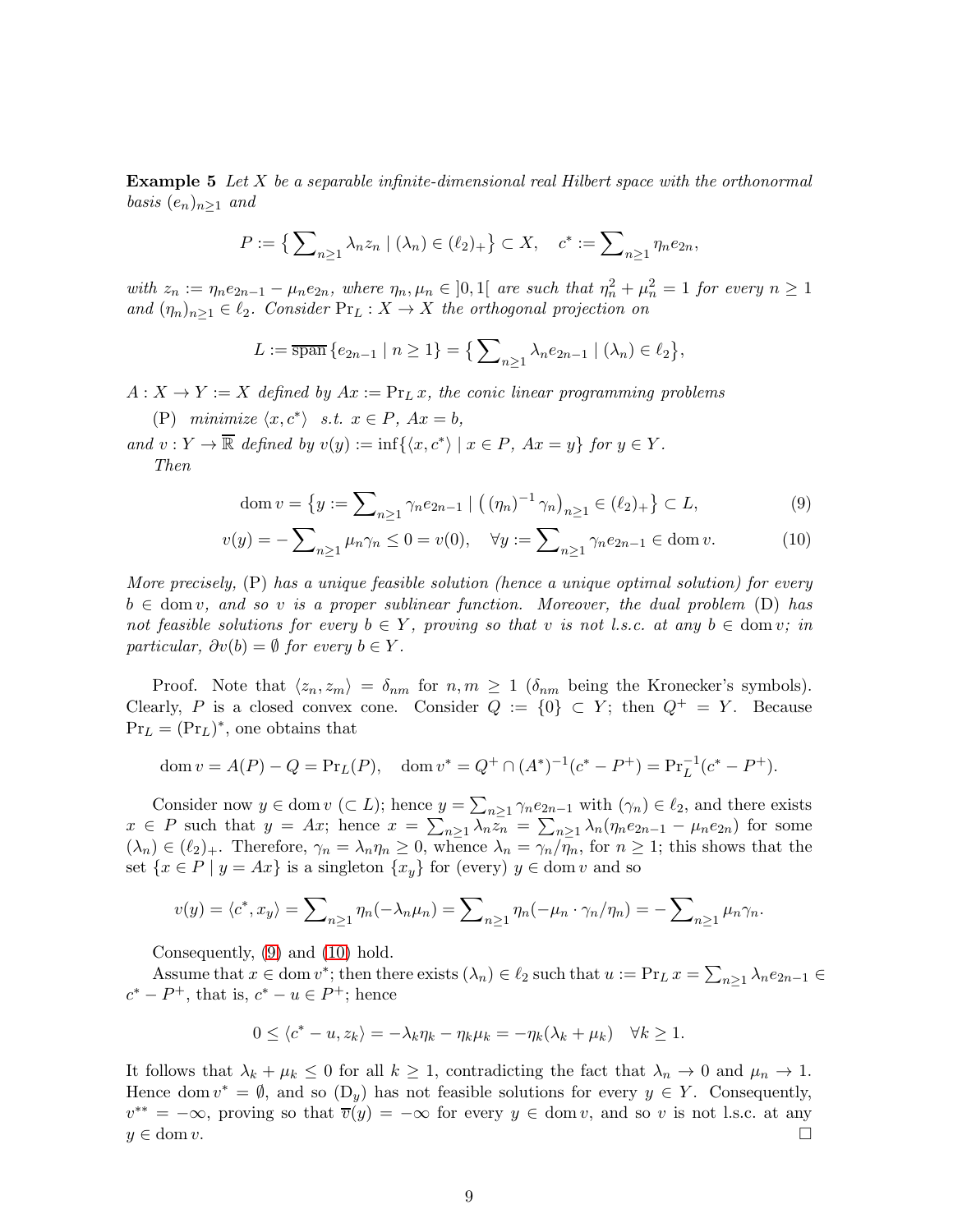#### 5 On Kretschmer's gap example in linear programming

In [\[3,](#page-15-6) pp. 230, 231], Kretschmer considers  $Y := L^2 := L^2[0,1]$  (with respect to the Lebesgue measure  $\mu$  on [0,1]) endowed with the usual inner product and ordered by  $Q := L_+^2$ , as well as  $X := L^2 \times \mathbb{R}$  endowed with the inner product defined by  $\langle (x, r), (x', r') \rangle := \langle x, x' \rangle + rr'$  and ordered by  $P := L_+^2 \times \mathbb{R}_+$ ; obviously,  $P^+ = P$  and  $Q^+ = Q$ . Moreover, one takes  $A : X \to Y$ with  $A(x,r) := y + re_0$ , with  $y(t) := \int_t^1 x(s)ds$  for  $t \in [0,1]$  and  $e_0 \in L^2$  with  $e_0(t) := 1$ for  $t \in [0,1]$ . Furthermore, A is a continuous linear operator and  $A^*$  (:  $Y \to X$ ) is given by  $A^*y = (x, r) \in X$  with  $x(t) := \int_0^t y(s)ds$  for  $t \in [0, 1]$  and  $r = \int_0^1 y(s)ds$ .

Let  $c^* := c^*_{\alpha} : X \to \mathbb{R}$  be defined by  $c^*(x,r) := \int_0^1 tx(t)dt + \alpha r = \langle (x,r), (e_1, \alpha) \rangle$ , where  $\alpha \in \mathbb{R}_+$  and  $e_1(t) := t$  for  $t \in [0,1]$ ; clearly,  $c^* \in P^+$ .

Consider the problem  $(P) := (P_{\alpha})$  and its dual  $(D) := (D_{\alpha})$  defined by

- (P) minimize  $\langle (x, r), c^* \rangle$  s.t.  $(x, r) \ge 0$ ,  $A(x, r) b \ge 0$ ,
- (D) maximize  $\langle z, b \rangle$  s.t.  $z \geq 0$ ,  $A^*z \leq c^*$ ,

as well as the value function

$$
v := v_{\alpha} : Y \to \overline{\mathbb{R}}, \quad v_{\alpha}(y) := \inf \{ \langle (x, r), c_{\alpha}^* \rangle \mid (x, r) \in F(y) \},
$$

where

$$
F(y) := \{(x, r) \in X \mid (x, r) \ge 0, \ A(x, r) \ge y\}
$$

is the feasible set of the problem (P); notice that  $F(y)$  is the same for all  $\alpha \in \mathbb{P}$ . Clearly,  $v(y) \ge 0 = v(0)$  for  $y \in Y$  because  $c^* \in P^+$ ; hence  $0 \in \partial v(0)$ . In fact, by [\(8\)](#page-5-1), [\(2\)](#page-2-4) and [\(3\)](#page-2-5), one has

$$
\partial v(0) = Q^+ \cap (A^*)^{-1}(c^* - P^+) = Q \cap (A^*)^{-1}(c^* - P) \text{ and } v^{**} = \overline{v}.
$$

Let us denote by  $A$  the class of measurable subsets of  $[0, 1]$ . Without loss of generality we assume that  $y(t) \in \mathbb{R}$  for all  $y \in L^2$  and  $t \in [0,1]$ . For  $y \in L^2$  and  $\gamma \in \mathbb{R}$  we set  $[y \ge \gamma] := \{t \in [0,1] \mid y(t) \ge \gamma\}$  and  $y_+ := \max\{y,0\}$ ; clearly,  $[y \ge \gamma] \in \mathcal{A}$  and  $y_+ \in L^2_+$ . Moreover, the *characteristic function* of  $E \subset [0, 1]$  is the function  $\chi_E : [0, 1] \to \mathbb{R}$  defined by  $\chi_E(t) := 1$  for  $t \in E$  and  $\chi_E(t) := 0$  for  $t \in [0,1] \setminus E$ .

<span id="page-9-0"></span>Lemma 6 The following assertions hold:

(i) One has

$$
\text{dom } v = \{ y \in Y \mid \text{ess } \text{sup } y < \infty \} = \{ y \in L^2 \mid y_+ \in L^{\infty} \};
$$

in particular  $L^{\infty} \subset \text{dom } v$ , and so  $\text{cl}(\text{dom } v) = Y$ .

(ii) Let  $A \in \mathcal{A}$  be such that  $\beta := \mu(A) > 0$ . Then there exists a sequence  $(A_n)_{n \geq 1} \subset \mathcal{A}$ such that  $A = \bigcup_{n>1} A_n$ ,  $A_n \cap A_m = \emptyset$  for  $n \neq m$  and  $\mu(A_n) = 2^{-n}\beta$  for  $n \geq 1$ .

(iii) Let A and  $(A_n)_{n>1}$  be as in (ii) and consider

$$
\widetilde{y}_n := \sum_{k=1}^n 2^{k/4} \chi_{A_k} \ge 0 \quad (n \ge 1), \quad \widetilde{y} := \sup_{n \ge 1} \widetilde{y}_n \ge 0.
$$

Then  $\text{ess}\sup_{u} \widetilde{y}_n = 2^{n/4} \to \infty$ ,  $\widetilde{y} \in L^2$ ,  $\|\widetilde{y}_n\| < \|\widetilde{y}\| = [\beta(\sqrt{2}+1)]^{1/2}$  and  $\|\widetilde{y}_n - \widetilde{y}\| \to 0$ ; consequently  $\widetilde{y}_n \in L_+^{\infty} \subset L_+^2$  for  $n \geq 1$  and  $\widetilde{y} \in L_+^2 \setminus L^{\infty}$ .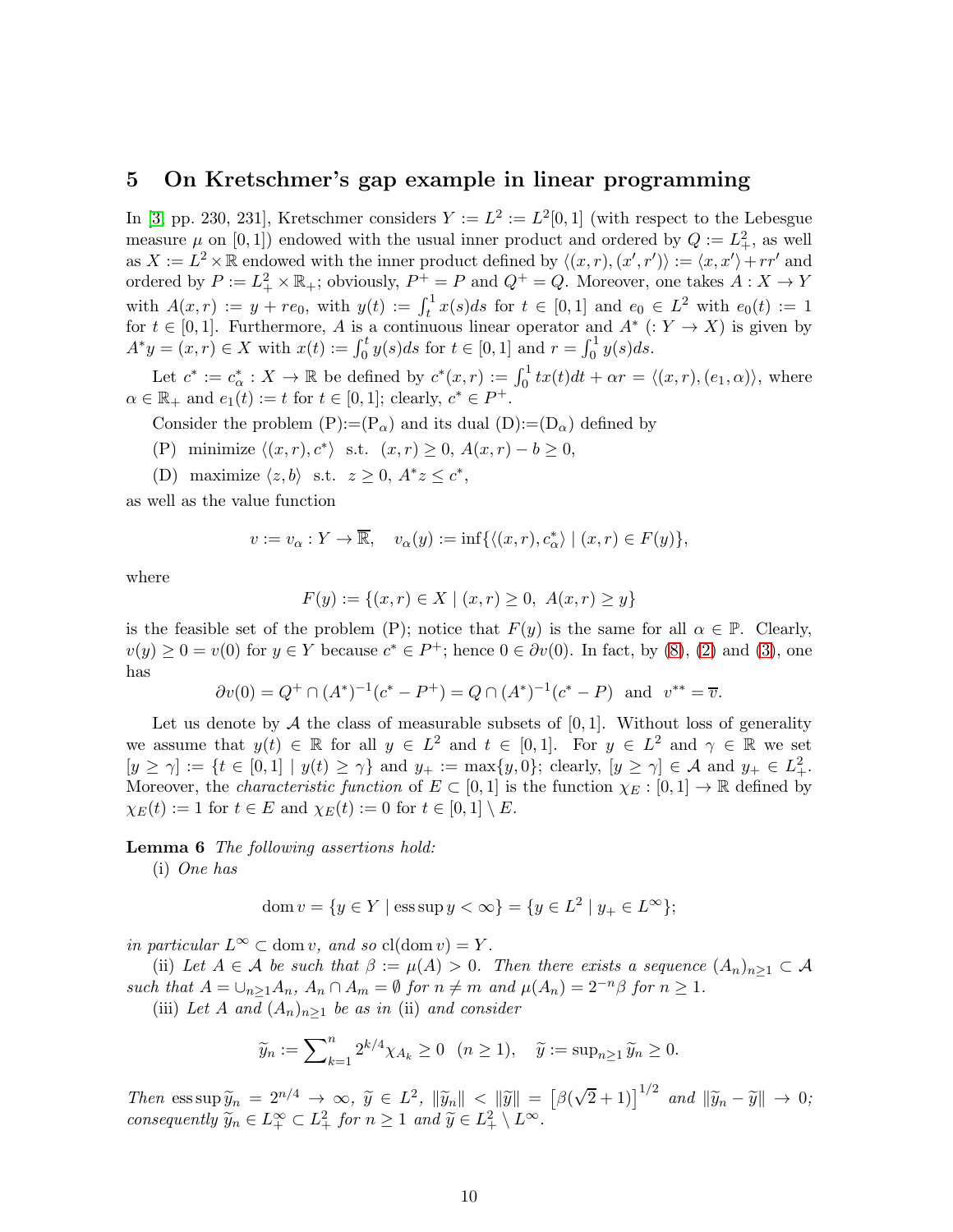Proof. (i) Let  $y \in \text{dom } v$ ; then there exists  $(x, r) \in P$  such that  $y \leq A(x, r)$ , and so  $y(t) \leq \int_t^1 x(s)ds + r \leq \int_0^1 x(s)ds + r \leq ||x|| + r$  for  $t \in [0,1]$ , whence  $\operatorname{ess} \sup y < \infty$ . Conversely, if  $y \in L^2$  is such that  $r := \operatorname{ess} \sup y < \infty$ , then  $y \leq_Q r e_0 \leq_Q r + e_0 = A(0, r_+),$ where  $r_+ := \max\{0, r\}$ , and so  $v(y) \le \langle (0, r_+), c^* \rangle = \alpha r_+$ ; hence  $y \in \text{dom } v$ .

(ii) Because  $\mu$  has not atoms, there exists  $A_1 \subset A$  such that  $A_1 \in \mathcal{A}$  and  $\mu(A_1) = 2^{-1}\beta$  $(\in [0, \mu(A)])$ . Hence  $A'_1 := A \setminus A_1 \in \mathcal{A}$  and  $\mu(A'_1) = \mu(A) - \mu(A_1) > 2^{-2}\beta$ , and so there exists  $A_2 \subset A'_1$  such that  $A_2 \in \mathcal{A}$  and  $\mu(A_2) = 2^{-2}\beta \in ]0, \mu(A'_1)]$ ; clearly,  $A_1 \cap A_2 = \emptyset$ . Continuing in the same way we get the sequence  $(A_n)_{n\geq 1} \subset A$  with  $A_n \subset A$ ,  $\mu(A_n) = 2^{-n}\beta$ and  $A_n \cap A_m = \emptyset$  for  $n, m \in \mathbb{N}^*$  with  $n \neq m$ . Setting  $A' := \bigcup_{n \geq 1} A_n$  one has that  $A' \subset A$  and  $\mu(A') = \sum_{n\geq 1} \mu(A_n) = \sum_{n\geq 1} 2^{-n}\beta = \beta = \mu(A)$ , and so  $\mu(A \setminus A') = 0$ . Replacing  $A_1$  with  $A_1 \cup (A \setminus A')$ , it follows that the sequence  $(A_n)_{n \geq 1}$  has the desired properties.

(iii) Because  $A_k \in \mathcal{A}$  for  $k \geq 1$ , one has that  $\tilde{y}_n$  is measurable for  $n \geq 1$ . Moreover, because  $A_n \cap A_m = \emptyset$  for  $n \neq m$  and  $\mu(A_n) = 2^{-n}\beta > 0$  for  $n \geq 1$ , it is clear that  $\widetilde{y}_n(t) = 2^{n/4} \ge \widetilde{y}_n(s)$  for all  $t \in A_n$  and  $s \in [0,1]$ , and so ess sup  $\widetilde{y}_n = \sup \widetilde{y}_n = 2^{n/4}$  for  $n \geq 1$ . Hence  $(\widetilde{y}_n)_{n \geq 1} \subset L^{\infty}_{+} \subset L^{2}_{+}$ .

Clearly,  $\widetilde{y}$  is measurable and  $\widetilde{y}(t) = \lim_{n \to \infty} \widetilde{y}_n(t) = \sum_{k=1}^{\infty} 2^{k/4} \chi_{A_k}(t)$  for  $t \in [0, 1]$ . Because  $\widetilde{y}_n \leq \widetilde{y}$ , one has  $2^{n/4} = \operatorname{ess} \sup \widetilde{y}_n \leq \operatorname{ess} \sup \widetilde{y}$  for  $n \geq 1$ , and so  $\operatorname{ess} \sup \widetilde{y} = \infty$ ; hence  $\widetilde{y} \notin L^{\infty}$ . On the other hand, for  $t \in [0, 1]$  one has

$$
(\widetilde{y}_n)^2(t) = \sum_{k=1}^n 2^{k/2} \chi_{A_k}(t) \quad (n \ge 1), \quad \widetilde{y}^2(t) = \sum_{k=1}^\infty 2^{k/2} \chi_{A_k}(t),
$$

and so

$$
\|\tilde{y}_n\|^2 = \sum_{k=1}^n 2^{k/2} \mu(A_k) = \beta \sum_{k=1}^n 2^{-k/2} = (\sqrt{2} + 1)(1 - 2^{-n/2})\beta,
$$
  

$$
\|\tilde{y}\|^2 = \beta \sum_{k=1}^\infty 2^{-k/2} = (\sqrt{2} + 1)\beta, \quad \|\tilde{y}_n - \tilde{y}\|^2 = 2^{-n/2}(\sqrt{2} + 1)\beta.
$$

<span id="page-10-1"></span>Therefore,  $\widetilde{y} \in L^2_+ \setminus L^{\infty}$ ,  $\|\widetilde{y}_n\| < \|\widetilde{y}\| = [\beta(\sqrt{2}+1)]^{1/2}$  and  $\|\widetilde{y}_n - \widetilde{y}\| \to 0$ .

**Proposition 7** Assume that  $\alpha > 0$ . Then for every  $y \in \text{dom } v$  and every  $\rho > 0$ , v is not bounded on  $B(y, \rho) \cap \text{dom } v$ ; in particular,  $v|_{\text{dom } v}$  is not continuous at each  $y \in \text{dom } v$ .

Proof. Consider  $y \in \text{dom } v$  and  $\rho > 0$ , as well as  $0 < \eta_0 < \eta_1 < \min\{1, \alpha\}$  and  $B := [0, \eta_0] \cup$ [ $\eta_1, 1$ ]; hence ess sup  $y < \infty$ . For each  $k \in \mathbb{N}^*$ , set  $E_k := [y \ge -k]$ ; because  $[0, 1] = \cup_{k \ge 1} E_k$ and  $E_k \subset E_{k+1}$  for  $k \geq 1$ , it follows that  $\mu(E_k) \to \mu([0,1]) = 1$ . Consider  $k_0 \geq 1$  such that  $\mu(E_{k_0}) > \eta_0 + 1 - \eta_1 = \mu(B)$ , and set  $\gamma := -k_0$ ,  $A := E_{k_0} \setminus B = E_{k_0} \cap \eta_0, \eta_1 \in \eta_0, \eta_1$  and  $\beta := \mu(A)$ . Clearly,  $E_{k_0} \subset A \cup B$ , and so  $\mu(B) < \mu(E_{k_0}) \leq \mu(A) + \mu(B) = \beta + \mu(B)$ , whence  $\beta > 0$ ; set also  $\delta := [\beta(\sqrt{2} + 1)]^{1/2} > 0$ .

Consider now the sets  $A_n$  and the functions  $\widetilde{y}_n$  for  $n \geq 1$  provided by assertions (ii) and (iii) of Lemma [6,](#page-9-0) as well as  $\tilde{y} := \sup_{n>1} \tilde{y}_n$ ; hence

$$
L_+^{\infty} \ni \widetilde{y}_n \to^{\|\cdot\|} \widetilde{y} \in L_+^2 \setminus L^{\infty} \text{ and } [\forall n \geq 1 : \|\widetilde{y}_n\| < \|\widetilde{y}\| = \delta].
$$

Consider also  $0 < \varepsilon < \rho/\delta$  and set  $y_n := y + \varepsilon \widetilde{y}_n$  for  $n \in \mathbb{N}^*$ ; clearly  $y_n \in L^2$  and ess sup  $y_n \leq$  $\text{ess}\sup y + \varepsilon \text{ess}\sup \widetilde{y}_n < \infty$ , whence  $y_n \in \text{dom } v$  and  $||y_n - y|| = ||\varepsilon \widetilde{y}_n|| < \varepsilon \delta < \rho$  for  $n \ge 1$ . Moreover,  $y_n \rightarrow^{\|\cdot\|} y + \varepsilon \widetilde{y} \notin \text{dom } v$ . Therefore,

<span id="page-10-0"></span>
$$
(y_n)_{n\geq 1} \subset B(y,\rho) \cap \text{dom } v \quad \text{and} \quad B(y,\rho) \cap (Y \setminus \text{dom } v) \neq \emptyset. \tag{11}
$$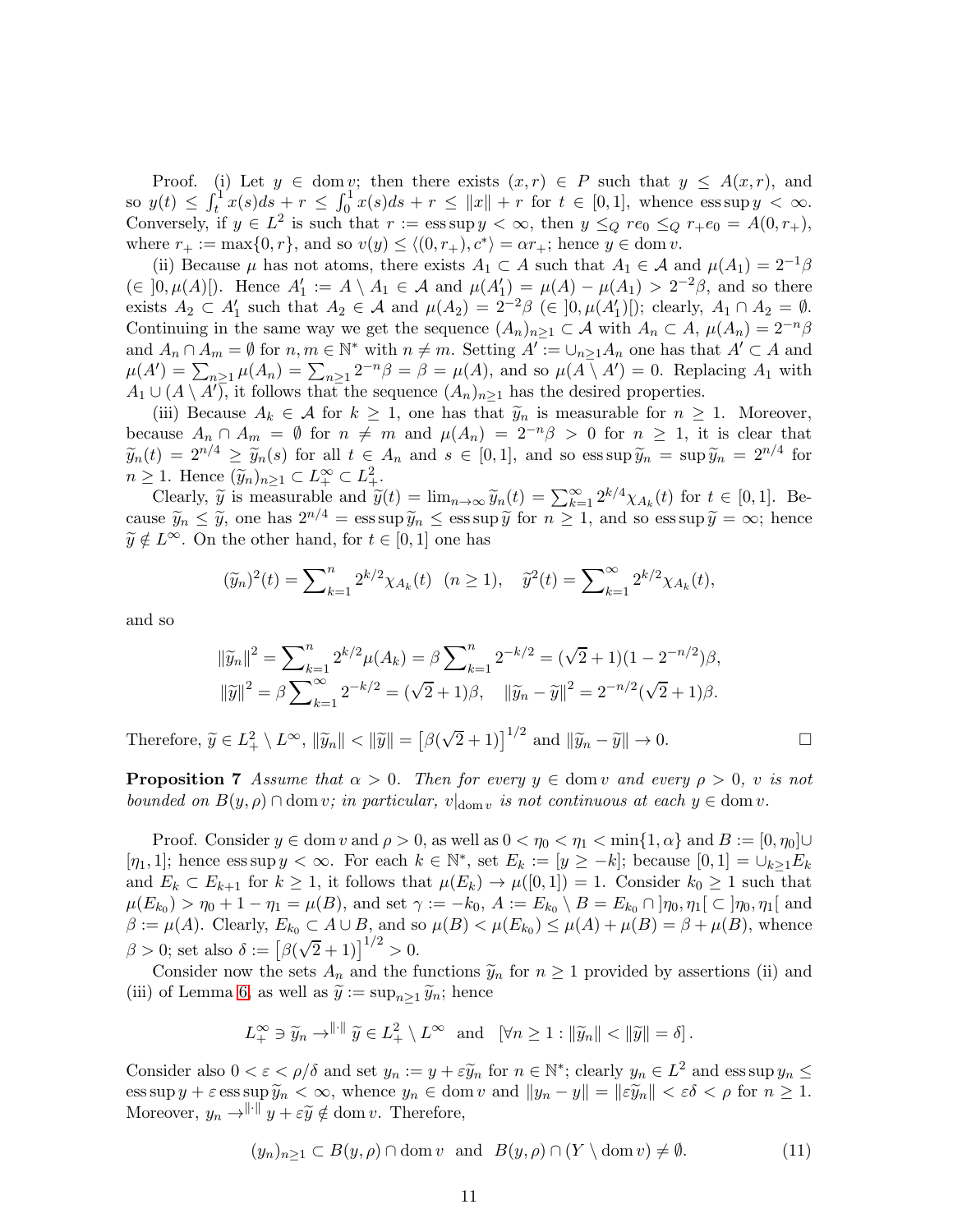Let  $n \geq 1$  be fixed and consider  $(x, r) \in F(y_n)$ ; hence

$$
x \ge 0
$$
,  $r \ge 0$ , and  $\int_t^1 x(s)ds + r \ge y(t) + \varepsilon \widetilde{y}_n(t)$  a.e.  $t \in [0, 1]$ .

Because  $A_n \subset A = E_{n_0} \cap [\eta_0, \eta_1] \subset [y \ge \gamma]$ , one has

$$
\int_t^1 x(s)ds + r \ge y(t) + \varepsilon \widetilde{y}_n(t) \ge \gamma + 2^{n/4}\varepsilon \text{ for a.e. } t \in A_n,
$$

and so, for a.e.  $t \in A_n$ , one has

$$
\langle (x,r), c^* \rangle = \int_0^1 sx(s)ds + \alpha r \ge \int_t^1 sx(s)ds + \alpha r \ge t \int_t^1 x(s)ds + \alpha r
$$
  
\n
$$
\ge \eta_0(\gamma + 2^{n/4}\varepsilon - r) + \alpha r = \eta_0(\gamma + 2^{n/4}\varepsilon) + r(\alpha - \eta_0)
$$
  
\n
$$
\ge \eta_0(\gamma + 2^{n/4}\varepsilon) + r(\eta_1 - \eta_0) \ge \eta_0(\gamma + 2^{n/4}\varepsilon);
$$

hence  $\langle (x, r), c^* \rangle \ge \eta_0(\gamma + 2^{n/4}\varepsilon)$ . Because  $(x, r) \in F(y_n)$  is arbitrary, it follows that  $v(y_n) \ge$  $\eta_0(\gamma + 2^{n/4}\varepsilon)$ . Therefore,  $v(y_n) \ge \eta_0(\gamma + 2^{n/4}\rho/\delta)$  for every  $n \ge 1$ , and so  $v(y_n) \to \infty$ . Taking into account [\(11\)](#page-10-0), it follows that v is not bounded on  $B(y, \rho) \cap \text{dom } v$ ; moreover,  $y \notin \text{int}(\text{dom } v)$ <br>because  $B(u, \rho) \cap (Y \setminus \text{dom } v) \neq \emptyset$  for every  $\rho > 0$ , proving that  $\text{int}(\text{dom } v) = \emptyset$ . because  $B(y, \rho) \cap (Y \setminus \text{dom } v) \neq \emptyset$  for every  $\rho > 0$ , proving that int(dom  $v$ ) =  $\emptyset$ .

Observe that the case  $\alpha = 0$  is very special. Indeed, as seen in the proof of Lemma [6\(](#page-9-0)i), for  $y \in \text{dom } v, (0, r_+) \in F(y)$ , where  $r := \text{ess } \text{sup } y$ , and so  $0 \le v(y) \le \langle (0, r_+), (e_1, 0) \rangle = 0$ . Hence  $v(y) = 0$  and the value  $v(y)$  is attained. Therefore,  $v = \iota_{\text{dom } v}$ . On the other hand, for  $y \in Y$ , z is feasible for the dual problem  $(D_y)$  if and only if  $z \ge 0$ ,  $\int_0^t z(s)ds \le e_1(t)$  a.e.  $t \in [0,1]$  and  $\int_0^1 z(s)ds \leq \alpha = 0$ , and so  $z = 0$  is the only feasible (hence optimal) solution of (D<sub>y</sub>). Hence  $v^{**}(y) = 0 = \overline{v}(y)$  for every  $y \in Y$ . Because  $v = \iota_{\text{dom } v}$ , one has  $\overline{v} = \iota_{\text{cl}(\text{dom } v)}$ , confirming so that  $cl(\text{dom } v) = Y$ .

Taking  $\alpha := 2$  and  $b := e_0$ , one obtains [\[3,](#page-15-6) Examp. 5.1]; this is also considered in [\[2,](#page-15-0) Examp. 1, as well as the one in which  $b := b_0 := \chi_{[0,1/2]}$ . The next two results are slight extensions of those related to the "modification" of [\[3,](#page-15-6) Examp. 5.1] used in [\[2,](#page-15-0) p. 270], the proofs using similar arguments to those in [\[2\]](#page-15-0).

<span id="page-11-0"></span>**Proposition 8** Consider  $\alpha \in \mathbb{P}$  and  $b := \chi_{I \cup J}$  with  $I := [0, \delta], J := [\gamma, 1],$  where  $0 \le \delta \le \delta$  $\gamma$  < 1. Then val(P)=  $\alpha$ , val(D)= min{1,  $\alpha$ }, and (P), (D) have optimal solutions; moreover,  $val(P) = val(D) \Leftrightarrow \alpha \in [0,1] \Leftrightarrow \partial v(\chi_{I \cup J}) \neq \emptyset.$ 

Proof. Clearly, if  $(x, r) \in P$  is feasible then  $\int_t^1 x(s)ds + r \ge 1$  a.e.  $t \in [\gamma, 1]$ ; because  $\lim_{[\gamma,1]\ni t\to 1} \int_t^1 x(s)ds = 0$ , one gets  $r \ge 1$ . Because  $(0,1)$  is feasible for  $(P)$ , one has that 0 is optimal solution for (P) and val(P)=  $\alpha$ .

Observe that for  $z \geq 0$  with  $\int_0^t z(s)ds \leq t$  for  $t \in [0,1]$  one has  $\int_0^1 z(s)ds \leq 1$ , and so, when z is feasible for (D) one has  $\int_0^1 \chi_{[\gamma,1]} z = \int_\gamma^1 z \leq \int_0^1 z \leq \min\{1,\alpha\}$ . Hence  $0 \leq \text{val}(D) \leq$  $\min\{1,\alpha\} =: \mu.$  Take  $\eta \in [\gamma,1]$  and  $z := \mu(1-\eta)^{-1}\chi_{[\eta,1]} \geq 0$ ; then  $\int_0^t z(s)ds = 0$  for  $t \in [0, \eta]$  and  $\int_0^t z(s)ds = \mu(1-\eta)^{-1} \int_{\eta}^t 1ds = \mu \frac{t-\eta}{1-\eta} \leq \mu t \leq t$  for  $t \in [\eta, 1]$  and so z is feasible for (D). Moreover,  $\int_0^1 z(t)dt = \mu$ , and so z is an optimal solution for (D), whence val(D)= min{1,  $\alpha$ }. Consequently, both problems have optimal solutions, and  $\partial v(\chi_{[\gamma,1]}) \neq \emptyset$ <br>if and only if  $\alpha \in [0, 1]$ . if and only if  $\alpha \in [0,1]$ .

Taking  $\alpha := 2$  and  $\delta := \gamma = 0$  one (re)obtains (as already mentioned) the example from [\[3,](#page-15-6) Examp. 5.1], as well as the one from [\[2,](#page-15-0) p. 270] and the conclusions from there, that is, both problems have optimal solutions, but there is a (positive) duality gap.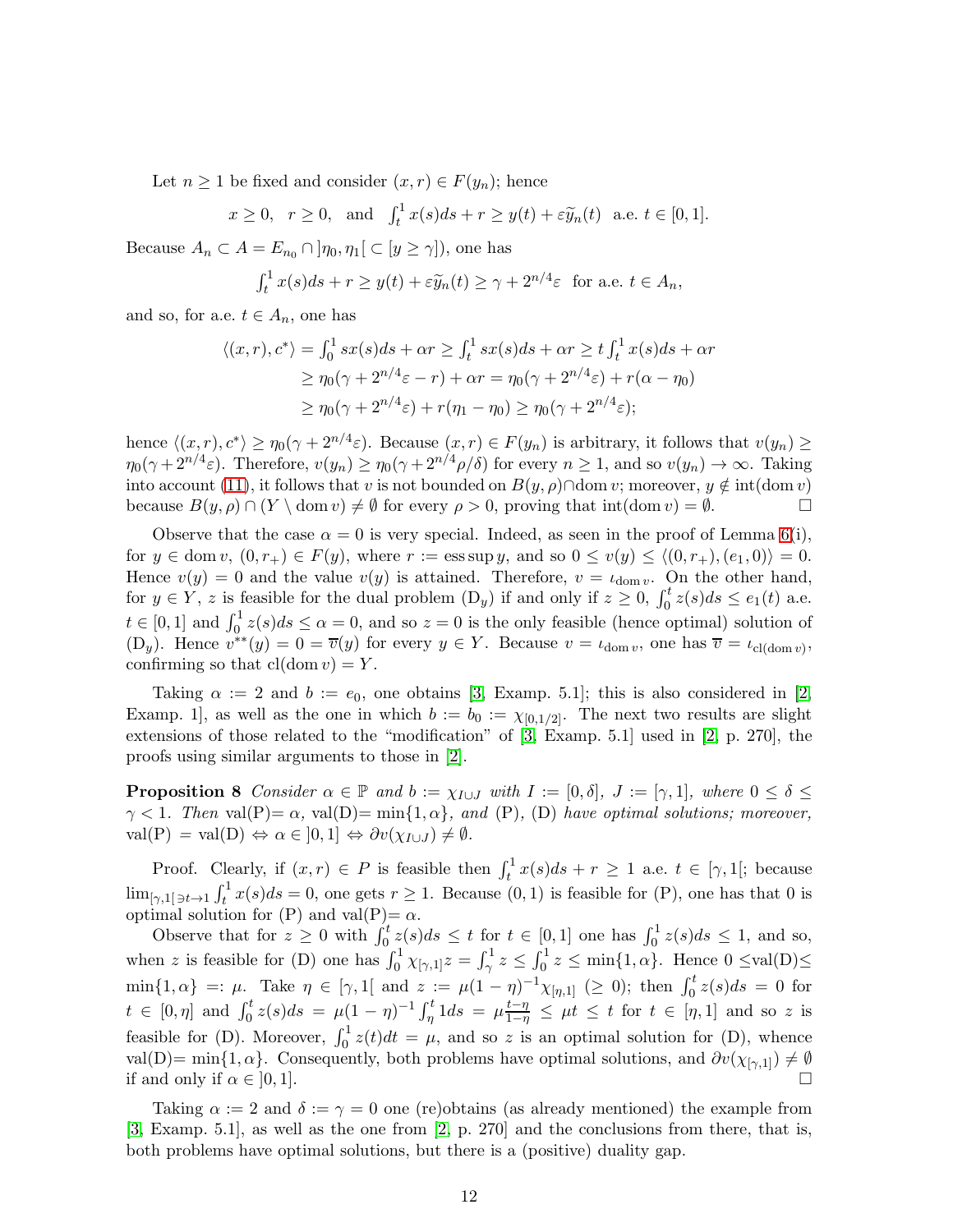<span id="page-12-0"></span>Consequently, the previous example shows not only that  $v|_{dom v}$  is not locally Lipschitz, but also that  $v|_{\text{dom } v}$  is not l.s.c. on its domain; therefore, [\[2,](#page-15-0) Examp. 1] provides a counterexample to [\[2,](#page-15-0) Lem. 1].

**Proposition 9** Take  $\alpha \in \mathbb{P}$  and  $b := \chi_{[0,\delta]}$  with  $\delta \in ]0,1[$ . Then val $(P)=val(D)=min{\delta, \alpha}$ and (D) has optimal solutions; consequently,  $\partial v(\chi_{[0,\delta]}) \neq \emptyset$ . Furthermore, (P) has optimal solutions iff  $\alpha \leq \delta$ .

Proof. First observe that for  $(x, r) \in P$ , the following assertions are equivalent:  $(x, r)$  is feasible for (P);  $(x \cdot \chi_{\delta,1]}, r)$  is feasible for (P);  $\int_{\delta}^{1} x(s)ds + r \geq 1$ ;  $r \geq (1 - \int_{\delta}^{1} x(s)ds)_{+}$ . Set

$$
F_1 := \left\{ x \in L_+^2 \mid \int_{\delta}^1 x(s)ds \ge 1 \right\}, \quad F_2 := \left\{ x \in L_+^2 \mid \int_{\delta}^1 x(s)ds \le 1 \right\}.
$$

Notice that  $F_1 \cap F_2 \neq \emptyset$  and  $0 \in F_2$ ; moreover,  $(x, 0)$  is feasible when  $x \in F_1$  and  $(x, 1 \int_{\delta}^{1} x(s) ds$  is feasible when  $x \in F_2$ . It follows that val(P) = min{v<sub>1</sub>, v<sub>2</sub>}, where v<sub>1</sub> :=  $\inf_{x \in F_1} \int_0^1 tx(t)dt$  and

$$
v_2 := \inf_{x \in F_2} \left( \int_0^1 t x(t) dt + \alpha - \alpha \int_{\delta}^1 x(t) dt \right) = \inf_{x \in F_2} \left( \alpha + \int_{\delta}^1 (t - \alpha) x(t) dt \right)
$$
  
=  $\alpha - \sup_{x \in F_2} \int_{\delta}^1 (\alpha - t) x(t) dt \le \alpha$ .

For  $x \in L^2_+$  and  $t \in [\delta, 1]$  one has  $(\alpha - t)x(t) \leq (\alpha - \delta)x(t)$ , and so  $\int_{\delta}^1 (\alpha - t)x(t)dt \leq$  $(\alpha - \delta) \int_{\delta}^{1} x(t) dt$ , with equality iff  $x \cdot \chi_{[\delta,1]} = 0$ . Assume that  $x \in F_2$ ; for  $\alpha > \delta$  one has  $\int_{\delta}^{1} (\alpha - t)x(t)dt \leq \alpha - \delta$ , while for  $\alpha \leq \delta$  one has  $\int_{\delta}^{1} (\alpha - t)x(t)dt \leq 0$ . Therefore,  $v_2 \geq \delta$  if  $\alpha \geq \delta$  and  $v_2 = \alpha$  if  $\alpha \leq \delta$ ,  $v_2$  being attained for  $x = 0$  in the latter case.

In what concerns  $v_1$ , one has

$$
v_1 = \inf_{x \in F_1} \left( \int_0^\delta t x(t) dt + \int_\delta^1 t x(t) dt \right) = \inf_{x \in F_1} \int_\delta^1 t x(t) dt \ge \delta \inf_{x \in F_1} \int_\delta^1 x(t) dt \ge \delta.
$$

For  $\varepsilon \in ]0, 1-\delta[$  and  $x := \varepsilon^{-1} \chi_{\lbrack \delta, \delta + \varepsilon \rbrack}$ , one has  $x \in F_1$  and  $\int_0^1 tx(t)dt = \varepsilon^{-1} \int_{\delta}^{\delta + \varepsilon} t dt = \delta + \varepsilon/2$ , and so  $v_1 = \delta$ . Consequently, val(P)= min{ $\alpha, \delta$ }; moreover, if  $\alpha > \delta$  then (P) has not optimal solutions, and  $x = 0$  is solution of (P) if  $\alpha \leq \delta$ .

If z is feasible for (D), then  $\int_0^{\delta} z(t)dt \leq \delta$  and  $\int_0^{\delta} z(t)dt \leq \int_0^1 z(t)dt \leq \alpha$ , and so val(D) $\leq$ min $\{\delta, \alpha\}$ . Clearly,  $z := \chi_{[0, \min\{\alpha, \delta\}]}$  is an optimal solution of (D), and so val(D)=min $\{\delta, \alpha\}$ .

Therefore, val(P) = val(D) = min{ $\delta, \alpha$ } and (D) has optimal solutions; consequently,<br> $\chi_{[0,\delta)} \neq \emptyset$ . Furthermore, (P) has optimal solutions iff  $\alpha < \delta$ .  $\partial v(\chi_{[0,\delta]}) \neq \emptyset$ . Furthermore, (P) has optimal solutions iff  $\alpha \leq \delta$ .

Corollary 10 Let  $\alpha \in [1,\infty)$  and  $\delta \in [0,1]$ , and consider the problems

(P<sub>y</sub>) minimize  $\int_0^1 tx(t)dt + \alpha r \quad s.t. \quad x \ge 0, r \ge 0, \int_t^1 x(s)ds + r \ge y(t) \text{ a.e. } t \in [0,1],$ (D<sub>y</sub>) maximize  $\int_0^1 y(t)z(t)dt$  s.t  $z \ge 0$ ,  $\int_0^t z(s)ds \le t$  a.e.  $t \in [0,1]$ ,  $\int_0^1 z(s)ds \le \alpha$ . Then  $\partial v(\chi_{[0,\delta]}) \neq \emptyset$  and  $v|_{\text{dom } v}$  is not continuous at  $\chi_{[0,\delta]}$ .

Proof. By Proposition [9](#page-12-0) one has that  $v(\chi_{[0,\delta]}) = \delta$  and  $\partial v(\chi_{[0,\delta]}) \neq \emptyset$ , while from Propo-sition [8](#page-11-0) one has that  $v(\chi_{[0,\delta]\cup[\gamma,1]}) = \alpha$  for every  $\gamma \in [\delta,1]$ . Because  $\|\chi_{[0,\delta]\cup[\gamma,1]} - \chi_{[0,\delta]}\|_2 =$  $||\chi_{[\gamma,1]}||_2 = (1-\gamma)^{1/2} \to 0$  for  $\gamma \to 1$ , confirming that  $v|_{dom\, v}$  is not continuous at  $\chi_{[0,\delta]}$ .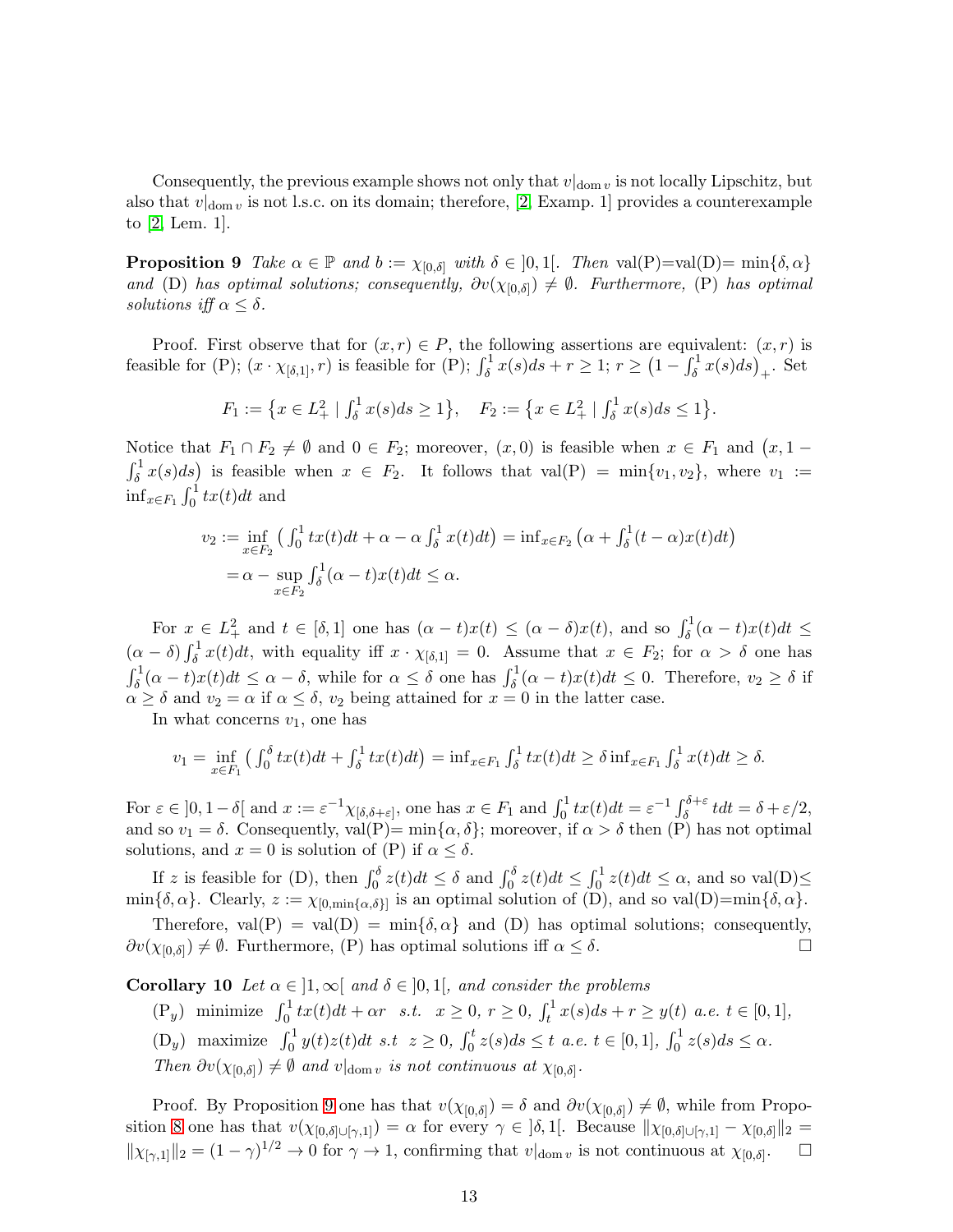In the paragraph before [\[2,](#page-15-0) Examp. 1, p. 269], one says:

Q7 – "We give an example of a convex function which is subdifferentiable but not locally Lipschitz by exhibiting a linear programming problem for which the value function has this property. The example takes place in the Banach lattice  $L^2[0,1]$  (a space for which the positive cone has empty interior) and *for which* dom  $v \supseteq L^2[0,1]_+$ ". (Our emphasis.)

This text is completed by the following ones from [\[2,](#page-15-0) p. 270]:

 $Q8 -$  "On the other hand, we will establish that v is not locally Lipschitz at  $b_0$ ; in fact, v is not even continuous there (or anywhere)." (Our emphasis.)

 $Q9$  – "Similar perturbations show that v is not continuous anywhere on  $L^2[0,1]_+$ . (Of course, v is lower semicontinuous.)" (Our emphasis.)

As seen in Lemma [6,](#page-9-0) one has  $L^{\infty}_{+} \subset L^{\infty} \subset \text{dom } v \not\supset L^2_{+} \supset L^{\infty}_{+}$ , which shows that the inclusion dom  $v \supseteq L^2[0,1]_+$ , mentioned in Q7, is not true.

Having in view the texts from Q7, Q8 and Q9, one may wonder what is meant in [\[2\]](#page-15-0) by continuity and lower semicontinuity of  $v$  at some point in  $Y$ , as well as by local Lipschitzness and subdifferentiability.

In what concerns the local Lipschitzness, it is quite clear that this is meant in the sense from condition 2. in Q4; related to "subdifferentiability", this is not at any point b with  $v(b) \in \mathbb{R}$  as suggested by Q7, but just at a certain point b as in Q8. As seen in Section [2,](#page-2-7) the are important differences among the continuity properties of g and  $g|_{\text{dom } q}$  at points from dom g. In fact, inspecting the proof of [\[2,](#page-15-0) Lem. 1] and the discussion of the modified version of [\[2,](#page-15-0) Examp. 1], in [\[2\]](#page-15-0) one has in view the continuity and the lower semicontinuity of  $v|_{\text{dom } v}$ at points in dom  $v<sup>5</sup>$  $v<sup>5</sup>$  $v<sup>5</sup>$ 

Having in view Proposition [7,](#page-10-1) we agree with the remark " $v$  is not even continuous there (or anywhere)" from Q8. In what concerns Q9, on one hand, we would like to see those "similar perturbations" which "show that v is not continuous anywhere on"  $L^2[0,1]_+ \cap \text{dom } v$ ; on the other hand, as already mentioned, we do not agree with the remark "Of course,  $v$  is lower semicontinuous", which is surely based on [\[2,](#page-15-0) Lem. 1].

## 6 Some comments on Proposition 2 from [\[2\]](#page-15-0)

In Section 6 of [\[2\]](#page-15-0) one establishes two results on the Lipschitzness of the value function in infinite-dimensional linear programming; the second one, Proposition 2, is applied to the assignment model in [\[2,](#page-15-0) Sect. 7]. Our aim is to discuss the proof of [\[2,](#page-15-0) Prop. 2]; for easy reference, we quote its statement and proof, as well as its preamble:

Q10 – "Another structural condition is useful for application to the assignment model. We will use the condition in the context of a maximization problem and will state it as such.

PROPOSITION 2. Let X and Y be Banach lattices and let  $A, b$ , and c be the data for an LP maximization problem.[6](#page-13-1) Assume that

• A is a positive operator which maps the positive cone  $X_+$  onto  $Y_+$ ;

• the order interval  $[0, x_0]$  is mapped onto the order interval  $[0, Ax_0]$  for every  $x_0 \geq 0$ ;

• A is bounded below on the positive cone  $X_+$ , i.e. there exists a constant  $M > 0$  such that  $||Ax|| \ge M ||x||$  for all  $x \ge 0$ .

<sup>&</sup>lt;sup>5</sup>Recall that  $v|_{\text{dom } v}$  is not l.s.c. at every  $y \in \mathbb{R} \times \mathbb{P} \times \{0\}$  in Example [4,](#page-7-0) and  $v|_{\text{dom } v}$  is not l.s.c. at every  $y \in \text{dom } v$  in Example [5.](#page-7-1)

<span id="page-13-1"></span><span id="page-13-0"></span><sup>&</sup>lt;sup>6</sup>Of course, it is  $c^*$  instead of c.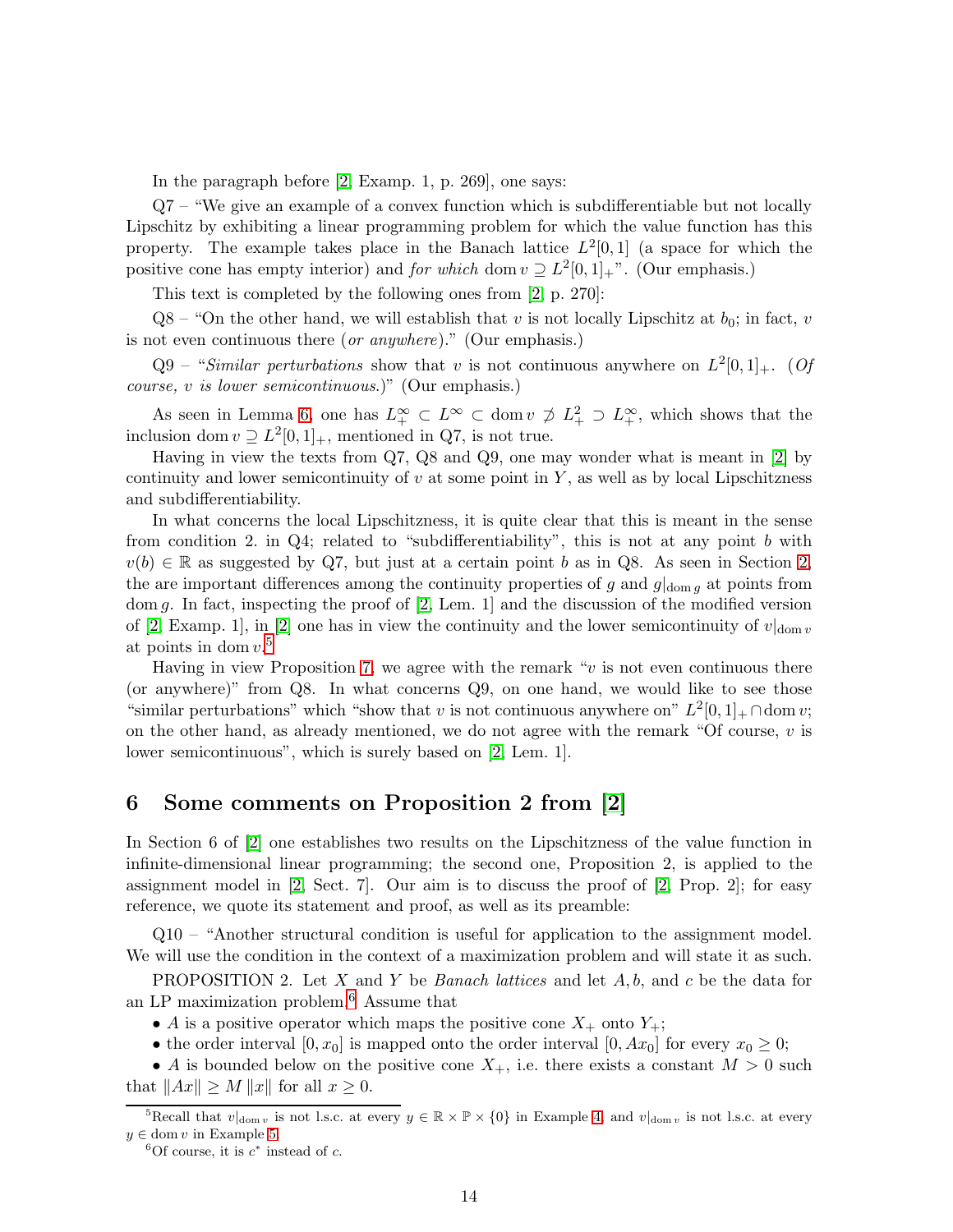Then the value function is Lipschitz on the positive cone  $X_+$ .<sup>[7](#page-14-0)</sup>

Proof. Start with  $b_1 \geq 0$  and  $b_2 \geq 0$ . First, consider the case that  $b_2 \leq b_1$ . Given  $\varepsilon > 0$ , there is an almost optimal  $x_1$  for  $b_1$ , viz. there is  $x_1 \geq 0$  with  $Ax_1 = b_1$ , and  $c^*(x_1) + \varepsilon > v(b_1)$ . Since  $0 \le b_2 \le b_1 = Ax_1$  and since the positive operator A maps  $[0, x_1]$  onto  $[0, Ax_1]$ , there is  $x_2$  such that  $0 \le x_2 \le x_1$  with  $Ax_2 = b_2$ . Clearly,  $x_2$  is feasible for  $b_2$ ; hence,  $v(b_2) \ge c^*(x_2)$ . We compute

 $v(b_1) - v(b_2) \leq c^*(x_1) + \varepsilon - c^*(x_2) \leq ||c^*|| \, ||x_1 - x_2|| + \varepsilon \leq ||c^*|| \, \frac{1}{M} \, ||Ax_1 - Ax_2|| + \varepsilon$  $\leq ||c^*|| \frac{1}{M} ||b_1 - b_2|| + \varepsilon$ 

Since this true for arbitrary  $\varepsilon > 0$ , we have that  $v(b_1) - v(b_2) \leq \frac{1}{M} ||c^*|| ||b_1 - b_2||$ Switching the roles of  $b_1$  and  $b_2$  gives us  $|v(b_1) - v(b_2)| \leq \frac{1}{M} ||c^*|| ||b_1 - b_2||$  as desired.

For the general case in which we do not assume any order dominance between  $x_1$  and  $x_2$ , define  $x_3 = x_1 \wedge x_2$ . Then  $b_3 = b_1 - (b_1 - b_2)^+$ ; i.e.,  $b_1 - b_3 = (b_1 - b_2)^+$ . Consequently,  $||b_1 - b_3|| \le ||(b_1 - b_2)^{+}|| \le ||b_1 - b_2||.$ 

Since  $0 \leq b_3 \leq b_2$  and v is an increasing function, we have that

 $v(b_1) - v(b_2) \le v(b_1) - v(b_3) \le c \le ||c^*|| \frac{1}{M} ||b_1 - b_2||$ 

The same  $x_3$  works for  $v(b_2) - v(b_1)$  and we have shown that v is Lipschitz on  $Y$ .<sup>[8](#page-14-1)"</sup> (Our emphasis.)

Remarks:

1) Even if not clearly stated, the considered problem is: maximize  $c^*(x)$  s.t.  $Ax \leq b$  and  $x \geq 0$ ; compare with problem (P) on page 273 to which Proposition 2 is applied. This is also confirmed by the argument "Since  $0 \leq b_3 \leq b_2$  and v is an increasing function, we have that ..." from the end of the proof.

Set  $F(b) := \{x \in X \mid x \geq 0, Ax \leq b\}$  (the feasible set corresponding to  $b \in Y_+$ ).

2) (One had to) Observe first that  $F(b)$  is bounded, and so  $v(b) \in \mathbb{R}_+$ , for every  $b \in Y_+$ 

3) By 2) and the definition of  $v(b_1)$ , for each  $\varepsilon > 0$  there exists  $x_1 \in F(b_1)$  such that  $c^*(x_1) + \varepsilon > v(b_1)$ ; hence  $x_1 \geq 0$  and  $Ax_1 \leq b_1$ .

So, why  $Ax_1 = b_1$ ? Without having  $Ax_1 = b_1$  one cannot find (using the hypotheses)  $x_2 \in [0, x_1]$  such that  $Ax_2 = b_2$  because  $b_2$  could be outside  $[0, Ax_1]$ . How is the argument continued?

4) Assume that for each  $\varepsilon > 0$  one finds  $x_1 \in F(b_1)$  such that  $Ax_1 = b_1$  and  $c^*(x_1) + \varepsilon > 0$  $v(b_1)$ . "Switching the roles of  $b_1$  and  $b_2$ ", will  $b_2$  have the same property, that is, for each  $\varepsilon > 0$  one finds  $x_2 \in F(b_2)$  such that  $Ax_2 = b_2$  and  $c^*(x_2) + \varepsilon > v(b_2)$ ? If so, we agree with the estimate  $|v(b_1) - v(b_2)| \leq \frac{1}{M} ||c^*|| ||b_1 - b_2||.$ 

5) 5a) The particular case was the one in which  $(0 \leq) b_2 \leq b_1$ , that is, the case in which  $b_1$  and  $b_2$  are comparable.

5b) Hence, the general case must be "the one in which we do not assume any order dominance between"  $b_1$  and  $b_2$ .

5c) Under 5b), which are  $x_1$  and  $x_2$  here? and which is  $b_3$ ? is it  $Ax_3$ ?

5d) We agree with  $x_3 = x_1 \wedge x_2 \Rightarrow x_3 = x_1 - (x_1 - x_2)^+$ . Assume that  $b_k = Ax_k$  for  $k \in \{1,2,3\}$  (which could be envisaged because one had already  $b_k = Ax_k$  for  $k \in \{1,2\}$ ). Because  $b_3 = b_1 - (b_1 - b_2)^+ = b_1 \wedge b_2$ , one must have  $A(x_1 \wedge x_2) = (Ax_1) \wedge (Ax_2)$  for  $x_1, x_2 \in X_+$  (or, equivalently, for  $x_1, x_2 \in X$ ). Do the imposed conditions on the data of [\[2,](#page-15-0) Prop. 2] ensure that A is a homomorphism of Banach lattices?

<sup>&</sup>lt;sup>7</sup>In fact, it is  $Y_+$  instead of  $X_+$ .

<span id="page-14-1"></span><span id="page-14-0"></span><sup>&</sup>lt;sup>8</sup>Of course, it must be  $Y_+$  instead of Y.